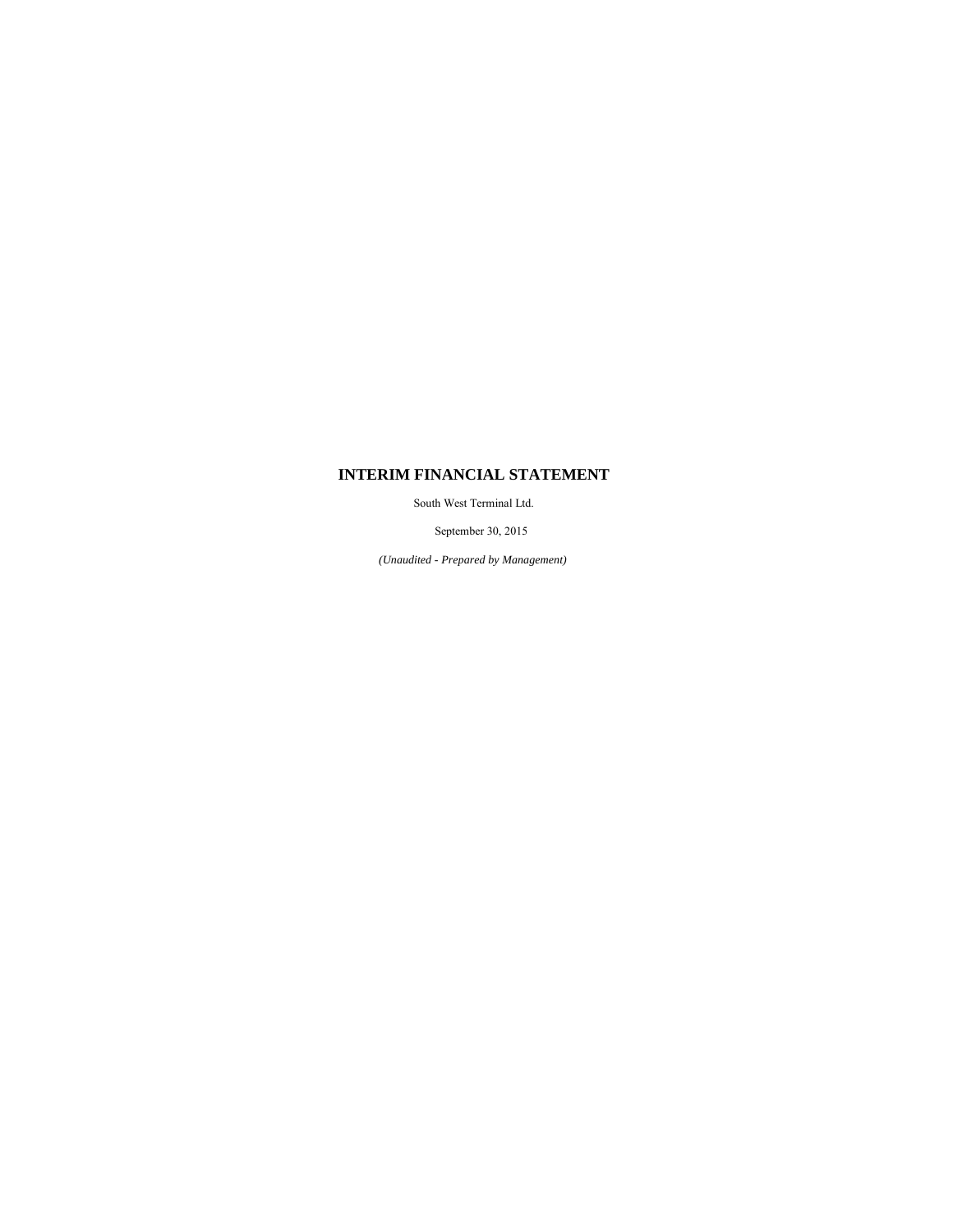## **CONDENSED CONSOLIDATED STATEMENT OF FINANCIAL POSITION**

| As at                                                                                                                         |                       | (Audited)        |                            |
|-------------------------------------------------------------------------------------------------------------------------------|-----------------------|------------------|----------------------------|
| (Unaudited - Prepared by Management)                                                                                          | September 30,         | March 31,        | September 30,              |
|                                                                                                                               | 2015                  | 2015             | 2014                       |
| <b>Assets</b>                                                                                                                 |                       |                  |                            |
| Current assets                                                                                                                |                       |                  |                            |
| Cash                                                                                                                          | \$<br>17,110,537      | S<br>2,066,005   | \$<br>3,516,750            |
| Cash held in trust (Note 4)                                                                                                   | 1,381,409             | 1,082,826        |                            |
| Accounts receivable (Note 5)                                                                                                  | 30,998,778            | 22,772,072       | 25,414,248                 |
| Inventories (Note 6)                                                                                                          | 40,700,149            | 39,596,907       | 29,762,484                 |
| Risk management assets (Note 17)                                                                                              | 559,347               | 731,926          | 1,390,429                  |
| Income taxes receivable                                                                                                       | 557,356               |                  |                            |
| Prepaid expenses                                                                                                              | 2,750,054             | 5,541,036        | 2,747,752                  |
|                                                                                                                               | 94,057,630            | 71,790,772       | 62,831,663                 |
| Long-term investments (Note 7)                                                                                                | 203,800               | 203,800          | 203,800                    |
| Property, plant and equipment (Note 8)                                                                                        | 37,531,487            | 29,719,922       | 23,021,377                 |
| Goodwill                                                                                                                      | 140,000               | 140,000          | 140,000                    |
|                                                                                                                               | \$<br>131,932,917     | \$101,854,494    | \$<br>86,196,840           |
| <b>Liabilities</b><br>Current liabilities<br>Bank indebtedness (Note 9)<br>Accounts payable and accrued liabilities (Note 10) | \$<br>51,303,669      | \$<br>25,892,105 | $\mathbb{S}$<br>29,279,314 |
| Income taxes payable                                                                                                          |                       | 2,439,401        | 1,004,127                  |
| Current portion of long-term debt (Note 11)                                                                                   | 1,609,946             | 7,212,023        | 969,031                    |
|                                                                                                                               | 52,913,615            | 35,543,529       | 31,252,472                 |
|                                                                                                                               |                       |                  |                            |
| Long-term debt (Note 11)<br>Interest rate swap obligation (Note 12)                                                           | 17,215,237<br>367,343 | 9,389,797        | 7,718,475                  |
| Deferred revenue (Note 13)                                                                                                    | 430,213               | 452,226          | 469,667                    |
| Deferred income taxes                                                                                                         | 1,054,091             | 1,054,091        | 949,286                    |
|                                                                                                                               | 71,980,499            | 46,439,643       | 40,389,900                 |
| Shareholders' equity                                                                                                          |                       |                  |                            |
| Share capital (Note 15)                                                                                                       | 182,690               | 182,690          | 182,690                    |
| Retained earnings                                                                                                             | 59,769,728            | 55,232,161       | 45,624,250                 |
|                                                                                                                               | 59,952,418            | 55,414,851       | 45,806,940                 |
|                                                                                                                               | \$<br>131,932,917     | \$101,854,494    | \$<br>86,196,840           |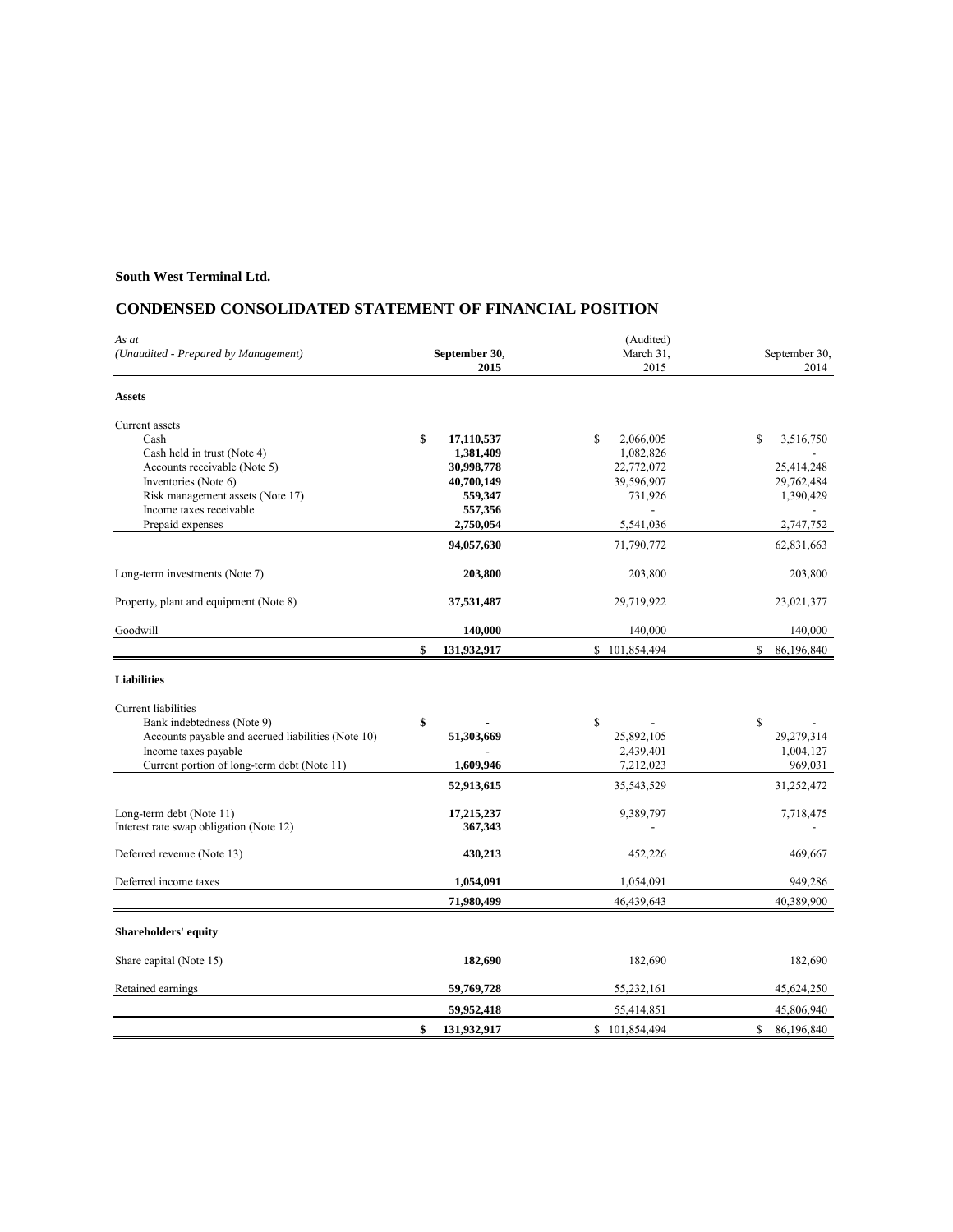## **CONDENSED CONSOLIDATED STATEMENT OF INCOME**

*For the six month period ended September 30,*

*(Unaudited - Prepared by Management)*

|                                                  | 2015              | 2014              |
|--------------------------------------------------|-------------------|-------------------|
|                                                  |                   |                   |
| Revenue                                          |                   |                   |
| <b>Sales</b>                                     | \$<br>154,954,525 | \$<br>119,051,697 |
| Other                                            | 459,882           | 741,954           |
|                                                  | 155,414,407       | 119,793,651       |
| Cost of sales                                    | 141, 196, 359     | 103,805,670       |
| Gross profit                                     | 14,218,048        | 15,987,981        |
|                                                  |                   |                   |
| Depreciation                                     | 863,316           | 627,197           |
| General and administrative                       | 4,575,287         | 4,128,998         |
| Unrealized loss on interest rate swap            | 367,343           |                   |
| Interest on long-term debt and bank indebtedness | 165,562           | 208,378           |
| Income before income taxes                       | 8,246,540         | 11,023,408        |
| Income taxes - current                           | 2,003,491         | 2,425,150         |
|                                                  |                   |                   |
| Net comprehensive income                         | 6,243,049         | 8,598,258         |
| Retained earnings, beginning of period           | 55,232,161        | 38,162,980        |
| <b>Dividends</b>                                 | (1,705,482)       | (1, 136, 988)     |
| Retained earnings, end of period                 | \$<br>59,769,728  | \$<br>45,624,250  |
| Basic and dilutive earnings per share (Note 16)  | \$<br>197.67      | \$<br>272.24      |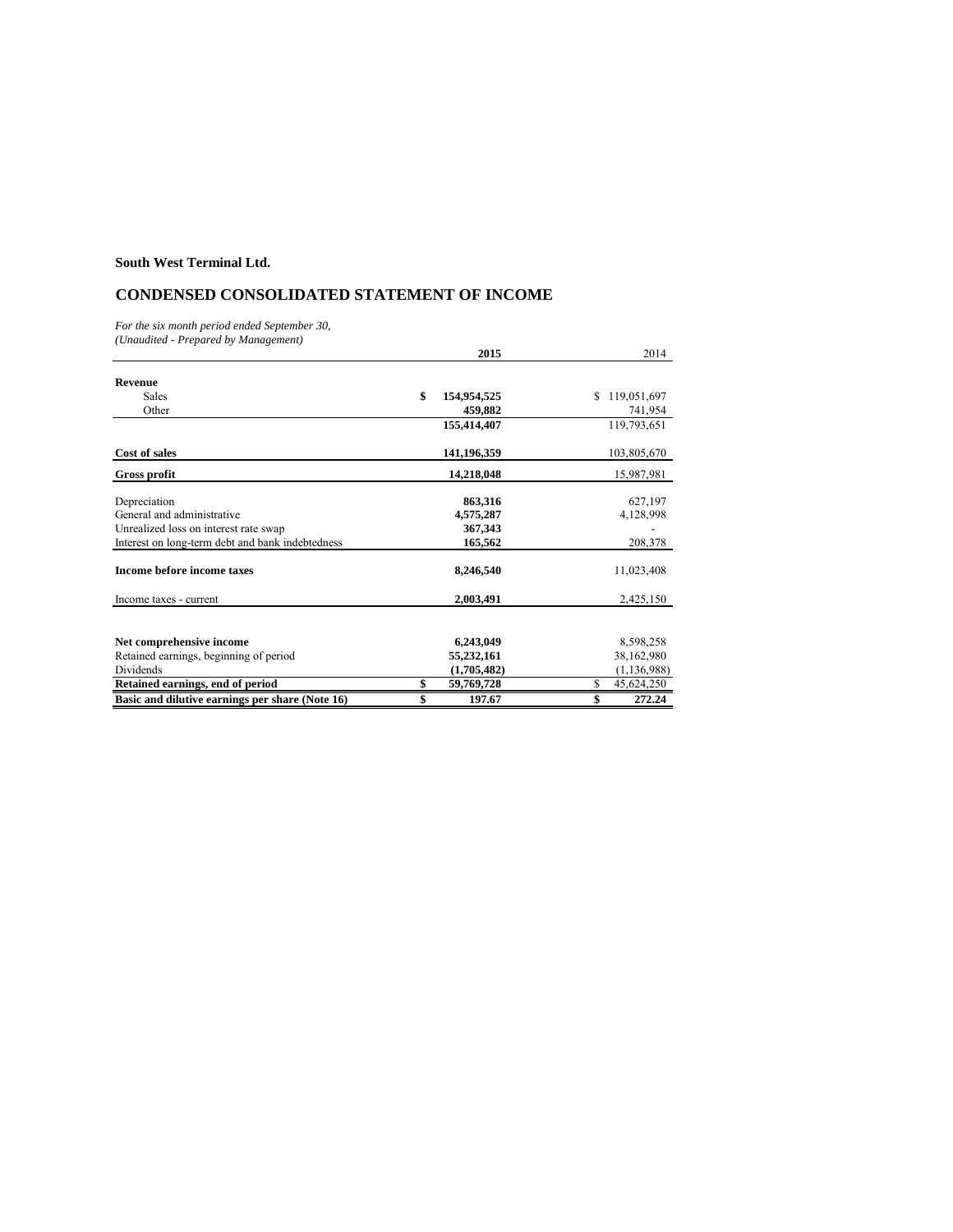# **CONDENSED CONSOLIDATED STATEMENT OF CHANGES IN EQUITY**

| As at                                   |                |                  |                  |
|-----------------------------------------|----------------|------------------|------------------|
| (Unaudited - Prepared by Management)    | <b>SHARE</b>   | <b>RETAINED</b>  | TOTAL            |
|                                         | <b>CAPITAL</b> | <b>EARNINGS</b>  | <b>EQUITY</b>    |
|                                         |                |                  |                  |
| As at March 31, 2015                    | 182,690        | 55,232,161       | 55,414,851       |
| Net comprehensive income for the period |                | 6,243,049        | 6,243,049        |
| Dividends                               |                | (1,705,482)      | (1,705,482)      |
| As at September 30, 2015                | \$<br>182,690  | \$<br>59,769,728 | \$<br>59,952,418 |
|                                         |                |                  |                  |
| As at March 31, 2014                    | 182,690        | 38,162,980       | 38,345,670       |
| Net comprehensive income for the period |                | 8,598,258        | 8,598,258        |
| Dividends                               |                | (1,136,988)      | (1, 136, 988)    |
| As at September 30, 2014                | \$<br>182,690  | \$<br>45,624,250 | \$<br>45,806,940 |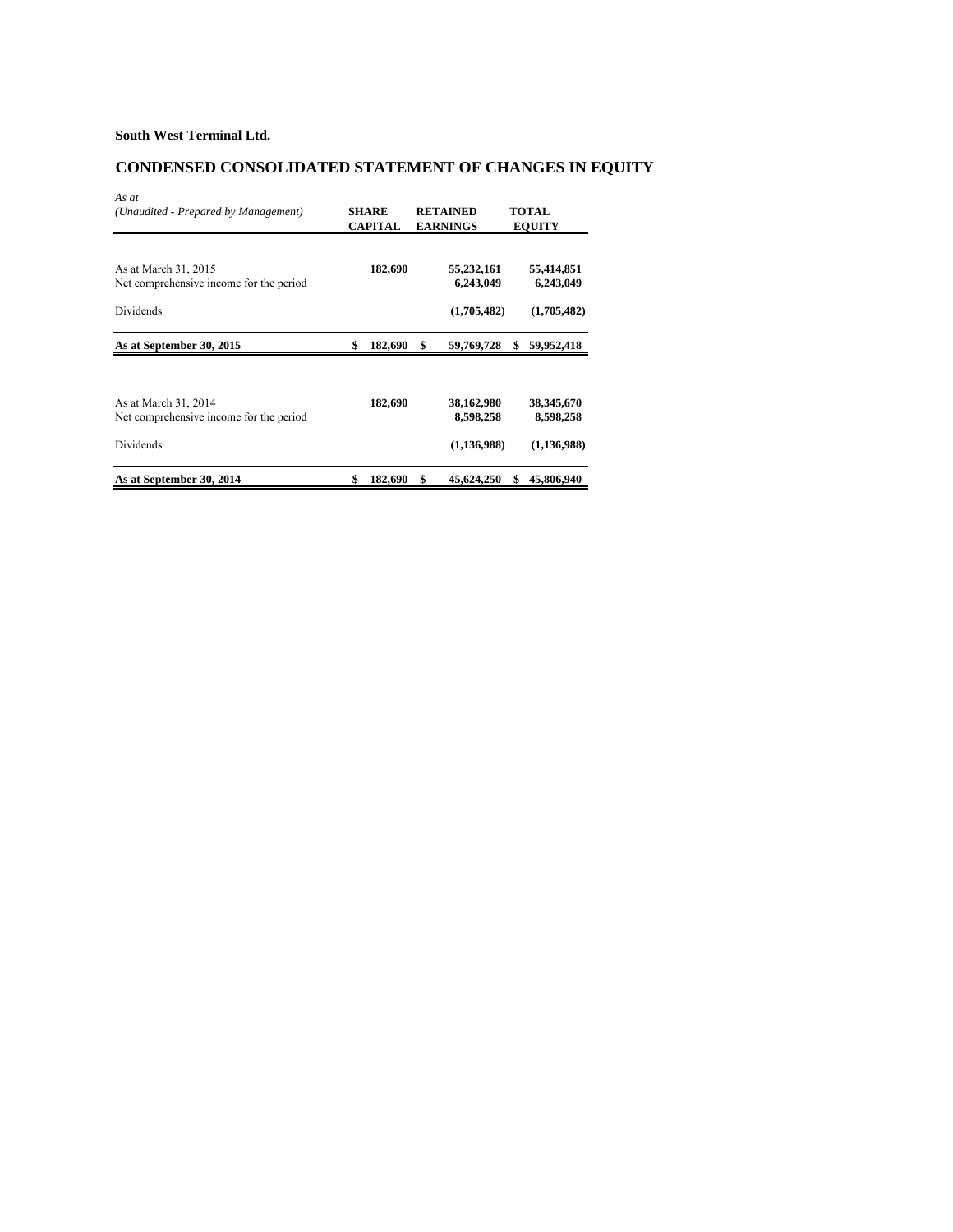## **CONDENSED CONSOLIDATED STATEMENT OF CASH FLOWS**

*For the six month period ended September 30, (Unaudited - Prepared by Management)*

|                                                                                                             | 2015             | 2014                   |
|-------------------------------------------------------------------------------------------------------------|------------------|------------------------|
| <b>Cash flows from operating activities</b>                                                                 |                  |                        |
| Net comprehensive income                                                                                    | \$<br>6,243,049  | \$<br>8,598,258        |
| Items not affecting cash:                                                                                   |                  |                        |
| Unrealized loss on interest rate swap                                                                       | 367,343          |                        |
| Depreciation                                                                                                | 863,316          | 627,197                |
|                                                                                                             | 7,473,708        | 9,225,455              |
| Net changes in non-cash working capital items<br>related to operations:                                     |                  |                        |
| Deposits to cash held in trust                                                                              | (298, 583)       |                        |
| Accounts receivable                                                                                         | (8,226,706)      | (4,892,177)            |
| Inventories                                                                                                 | (1,103,242)      | 1,197,865              |
| Risk management assets                                                                                      | 172,579          | 13,703                 |
| Prepaid expenses                                                                                            | 2,790,982        | 2,710,694              |
| Accounts payable and accrued liabilities                                                                    | 25,411,564       | 8,031,275              |
| Income taxes payable                                                                                        | (2,996,757)      | (367, 842)             |
| Deferred revenue                                                                                            | (22, 013)        | (21, 773)              |
|                                                                                                             | 23,201,532       | 15,897,200             |
| Cash flows used in investing activities<br>Purchase of property, plant and equipment<br>Sale of investments | (8,674,881)      | (5,213,611)<br>838,500 |
|                                                                                                             | (8,674,881)      | (4,375,111)            |
| Cash flows used in financing activities                                                                     |                  |                        |
| Repayment of long-term debt                                                                                 | (691, 181)       | (469, 296)             |
| Issuance of long-term debt                                                                                  | 2,914,544        | 2,573,100              |
| Payment of dividends                                                                                        | (1,705,482)      | (1, 136, 988)          |
|                                                                                                             | 517,881          | 966,816                |
| Net increase in cash during the period                                                                      | 15,044,532       | 12,488,905             |
| Cash (Bank indebtedness), beginning of period                                                               | 2,066,005        | (8,972,155)            |
| Cash, end of period                                                                                         | \$<br>17,110,537 | \$<br>3,516,750        |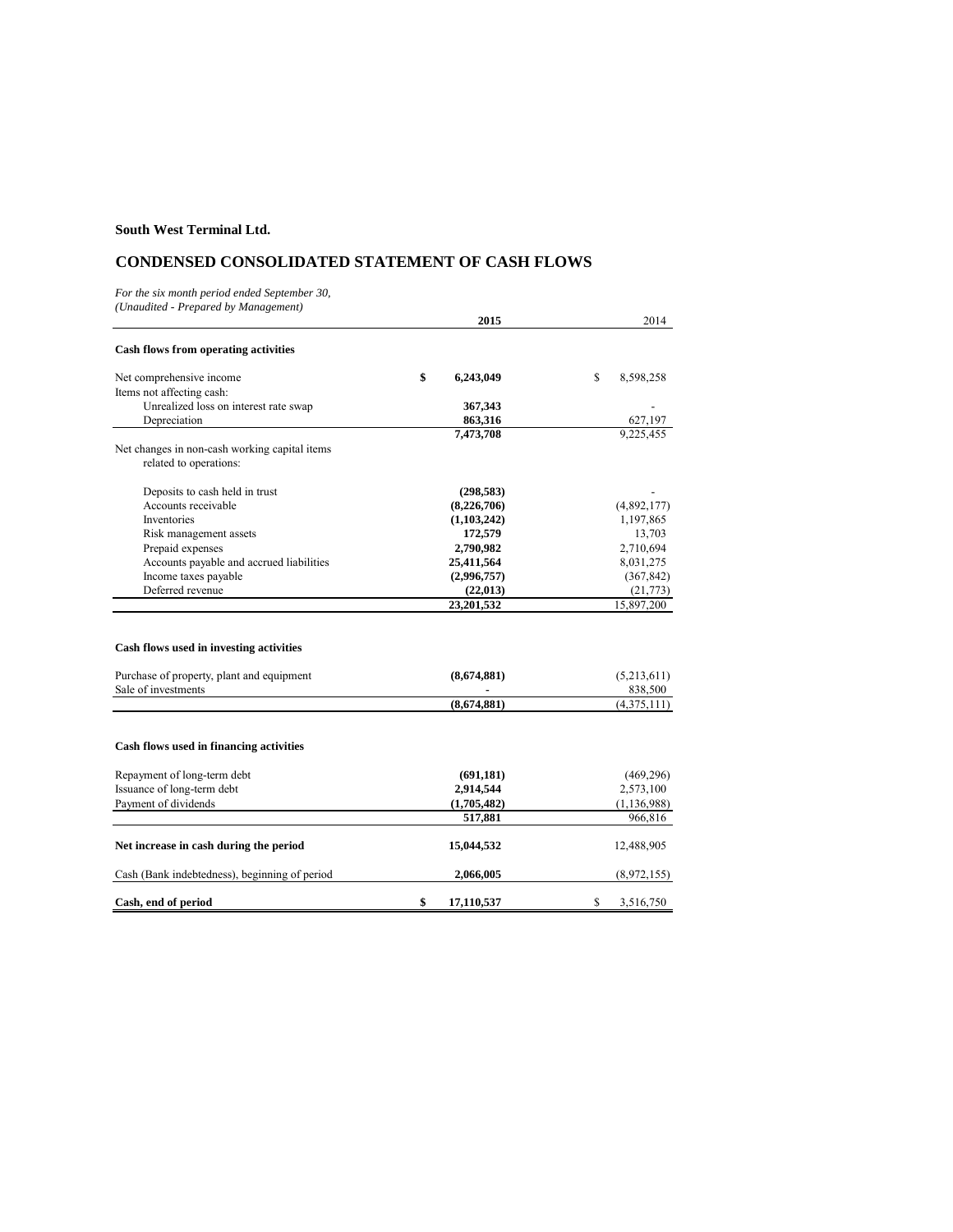# SOUTH WEST TERMINAL LTD. NOTES TO THE INTERIM FINANCIAL STATEMENTS SEPTEMBER 30, 2015

## **1. Nature of operations**

South West Terminal Ltd. (the "Company") was incorporated on April 4, 1994 under the laws of the Province of Saskatchewan, for the purpose of developing, constructing and operating an inland grain terminal near Antelope, Saskatchewan. Grain operations commenced in February 1997. The Company also sells crop inputs from its locations at Antelope, Cabri, Hazenmore and Shaunavon Saskatchewan. The Company as of July 2015 is now operating a fully functional fertilizer warehouse from its location at Antelope.

The Company is subject to an agreement with Cargill Limited ("Cargill"). Pursuant to this 25-year investment and operating agreement, Cargill has a first right to purchase all of the Company's grain destined to British Columbia and to the Port of Thunder Bay. The Company also agrees to consult with Cargill on certain operational issues.

The Company is located in the province of Saskatchewan, Canada and with its head office in Antelope and postal address as Box 719, Gull Lake, Saskatchewan, Canada, S0N 1A0.

### **2. Basis of preparation and statement of compliance**

These unaudited condensed consolidated interim financial statements have been prepared in accordance with International Accounting Standard (IAS) 34, Interim Financial Reporting.

These unaudited interim consolidated financial statements were approved by the Board of Directors on October 29, 2015.

The notes herein include only significant transactions and events occurring since the Company's last fiscal year end, and are not fully inclusive of all matters required to be disclosed in the annual audited consolidated financial statements prepared in accordance with International Financial Reporting Standards (IFRS) as issued by the IASB and interpretations by the International Financial Reporting Committee (IFRIC). Accordingly, these unaudited interim consolidated financial statements should be read in conjunction with the audited annual consolidated financial statements as at and for the year ended March 31, 2015 and the notes therein.

The unaudited interim consolidated financial statements are presented in Canadian dollars, which is the Company's functional currency.

### **3. Significant accounting policies**

The unaudited interim consolidated financial statements were prepared using the same accounting policies as in the annual consolidated financial statements for the year ended March 31, 2015.

### **4. Cash held in trust**

Cash held in trust consists of cash that is restricted as a result of holdbacks on the new fertilizer shed facility construction.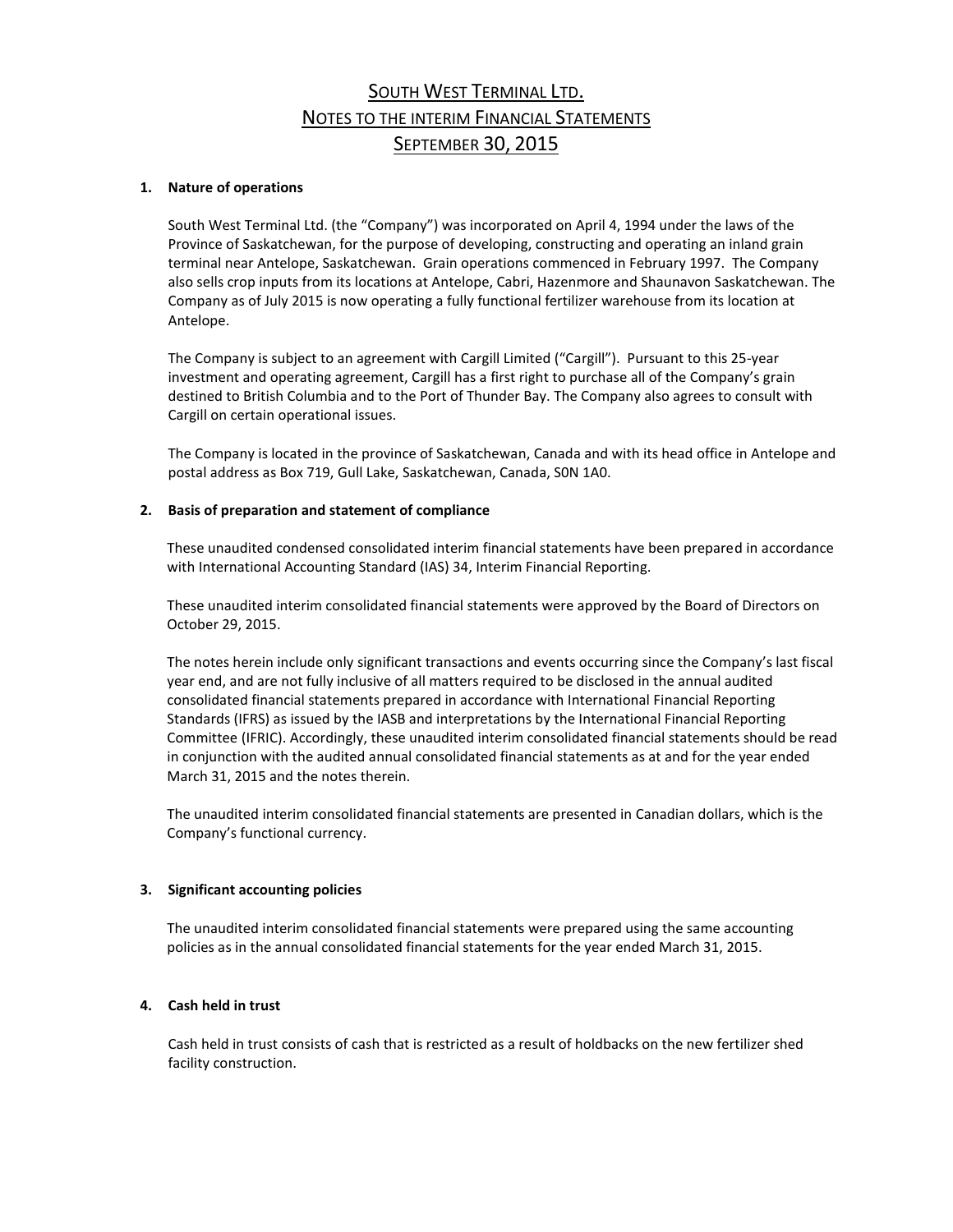## **5. Accounts receivable**

|                                                                                                                                       | September 30, 2015                       | September 30, 2014                          |
|---------------------------------------------------------------------------------------------------------------------------------------|------------------------------------------|---------------------------------------------|
| Accounts receivable relating to grain held on<br>account of the CWB<br>Trade and other receivables<br>Allowance for doubtful accounts | \$<br>$\Omega$<br>31,141,475<br>142,697) | \$<br>1,479,369<br>24,068,798<br>(133, 919) |
|                                                                                                                                       | 30,998,778                               | 25,414,248                                  |
|                                                                                                                                       |                                          |                                             |
|                                                                                                                                       | September 30, 2015                       | September 30, 2014                          |
| Current                                                                                                                               | \$29,009,505                             | Ś.<br>20,822,733                            |
| 30 days                                                                                                                               | 157,172                                  | 29,526                                      |
| 60 days                                                                                                                               | 657,417                                  | 2,488,377                                   |
| Over 90 days                                                                                                                          | 1,317,381                                | 2,207,531                                   |
| Allowance for doubtful accounts                                                                                                       | (142, 697)                               | (133, 919)                                  |
|                                                                                                                                       | 30,998,778                               | 25,414,248                                  |

The Company's receivables have been pledged as security for the operating line of credit under the general security agreement as disclosed in Note 9.

### **6. Inventories**

|             | September 30, 2015 | September 30, 2014 |
|-------------|--------------------|--------------------|
| Grain       | \$11,277,300       | \$8,714,981        |
| Crop inputs | 29,422,849         | 21,047,503         |
|             | \$40,700,149       | \$29,762,484       |

The amount of inventory expensed and included in cost of sales is \$130,571,898 (2014 - \$103,673,500). The Company's inventories have been pledged as security for the operating line of credit under the general security agreement as disclosed in Note 9.

## **7. Long-term investments**

|                              | September 30, 2015 | September 30, 2014 |  |
|------------------------------|--------------------|--------------------|--|
| Admiral Grain Co. Inc.       | 3.800              | 3,800              |  |
| Great Western Railway Ltd.   | 100,000            | 100,000            |  |
| Great Sandhills Railway Ltd. | 100,000            | 100,000            |  |
|                              | 203,800            | 203,800            |  |

## **8. Property, plant and equipment**

| v.<br>×<br>v<br>۰.<br>×<br>۰,<br>v<br>۰. |
|------------------------------------------|
|                                          |

|                  | Balance at<br>March 31,<br>2015 | Additions,<br>disposals and<br>transfers | Balance at<br>September 30,<br>2015 |
|------------------|---------------------------------|------------------------------------------|-------------------------------------|
| <b>Buildings</b> | \$15,907,566                    | \$2,847,786                              | \$18,755,352                        |
| <b>Cleaners</b>  | 1,309,587                       | 320,388                                  | 1,629,975                           |
| Computers        | 967,047                         | 65,960                                   | 1,033,007                           |
| Roads            | 954,056                         | 11,176                                   | 965,232                             |
| Equipment        | 2,759,592                       | 635,904                                  | 3,395,496                           |
| Office furniture | 324,135                         | (224)                                    | 323,911                             |
| Plant equipment  | 10,547,279                      | 2,981,171                                | 13,528,450                          |
| Railway siding   | 2,957,582                       | 1,458,326                                | 4,415,908                           |
| Terminal         | 5,920,103                       | 68,630                                   | 5,988,733                           |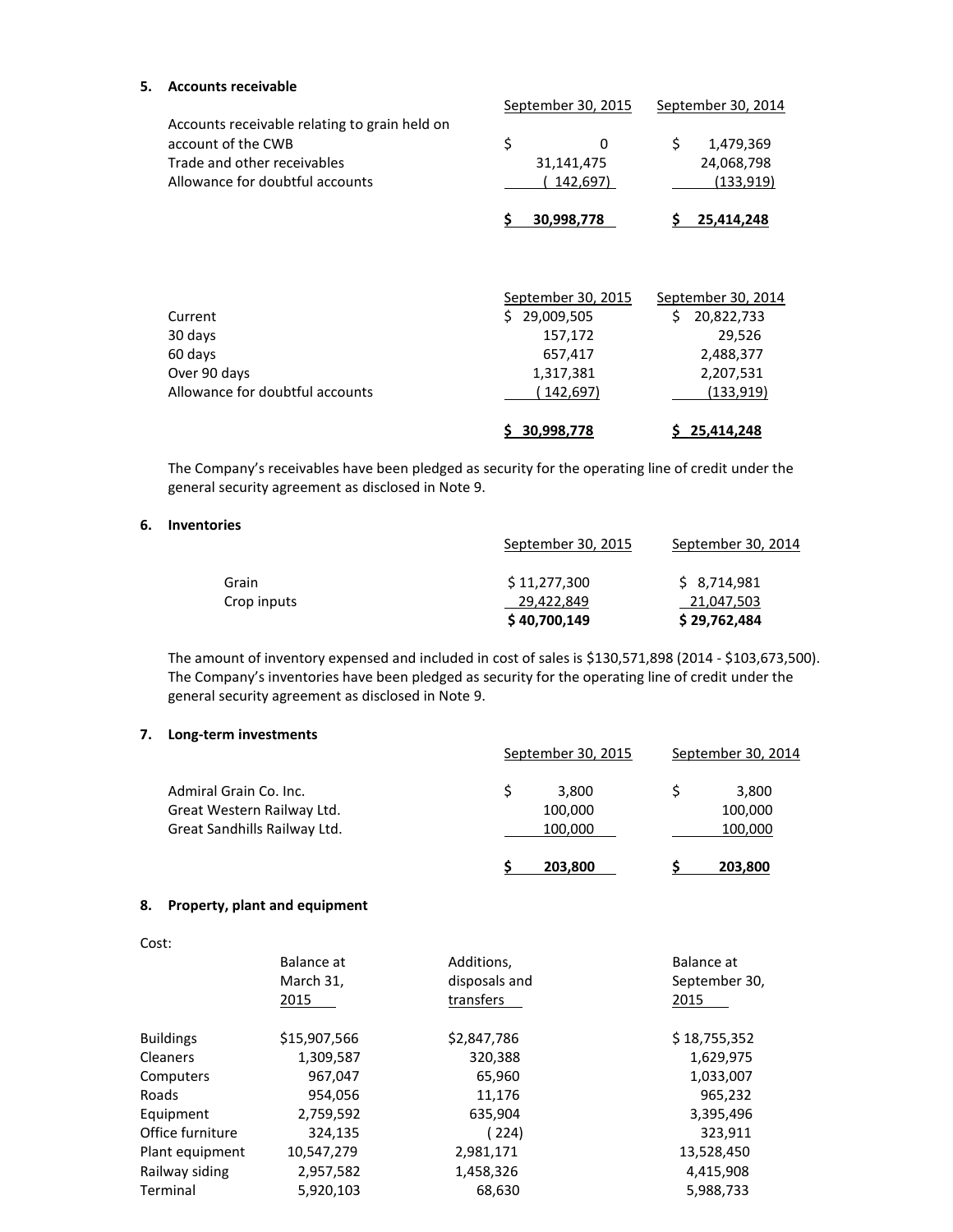## **8. Property, plant and equipment (continued)**

|                                                                                                                                                  | Balance at<br>March 31,<br>2015                                                                                                        | Depreciation<br>and<br>disposals                                                                                  |                                                                                                                                        | <b>Balance</b> at<br>September 30,<br>2015                                                                                          |
|--------------------------------------------------------------------------------------------------------------------------------------------------|----------------------------------------------------------------------------------------------------------------------------------------|-------------------------------------------------------------------------------------------------------------------|----------------------------------------------------------------------------------------------------------------------------------------|-------------------------------------------------------------------------------------------------------------------------------------|
| Vehicles                                                                                                                                         | \$1,053,584                                                                                                                            | \$188,247                                                                                                         |                                                                                                                                        | \$1,241,831                                                                                                                         |
| Land                                                                                                                                             | 42,700,531<br>285,624                                                                                                                  | 8,577,364                                                                                                         |                                                                                                                                        | 51,277,895<br>285,624                                                                                                               |
|                                                                                                                                                  | \$42,986,155                                                                                                                           | \$8,577,364                                                                                                       |                                                                                                                                        | \$51,563,519                                                                                                                        |
| Accumulated depreciation:                                                                                                                        |                                                                                                                                        |                                                                                                                   |                                                                                                                                        |                                                                                                                                     |
|                                                                                                                                                  | <b>Balance</b> at<br>March 31,<br>2015                                                                                                 | Depreciation<br>and<br>disposals                                                                                  |                                                                                                                                        | Balance at<br>September 30,<br>2015                                                                                                 |
| <b>Buildings</b><br>Cleaners<br>Computers<br>Roads<br>Equipment<br>Office furniture<br>Plant equipment<br>Railway siding<br>Terminal<br>Vehicles | \$2,060,822<br>1,104,898<br>660,762<br>260,061<br>2,078,692<br>187,415<br>2,242,303<br>1,294,549<br>2,577,576<br>$\frac{5}{2}$ 799,155 | 196,887<br>\$<br>29,531<br>70,644<br>23,931<br>134,381<br>(222)<br>170,807<br>78,500<br>95,581<br>(34, 241)<br>\$ |                                                                                                                                        | \$2,257,709<br>1,134,429<br>731,406<br>283,992<br>2,213,073<br>187,193<br>2,413,110<br>1,373,049<br>2,673,157<br>\$764,914          |
|                                                                                                                                                  | \$13,266,233                                                                                                                           | 765,799<br>\$                                                                                                     |                                                                                                                                        | \$14,032,032                                                                                                                        |
| Carrying amount:                                                                                                                                 |                                                                                                                                        |                                                                                                                   | September 30,                                                                                                                          | March 31,                                                                                                                           |
|                                                                                                                                                  |                                                                                                                                        |                                                                                                                   | 2015                                                                                                                                   | 2015                                                                                                                                |
| <b>Buildings</b><br>Cleaners<br>Computers<br>Roads<br>Equipment<br>Office furniture<br>Plant equipment<br>Railway siding<br>Terminal<br>Vehicles |                                                                                                                                        |                                                                                                                   | \$16,497,643<br>495,546<br>301,601<br>681,240<br>1,182,423<br>136,718<br>11,115,340<br>3,042,859<br>3,315,576<br>476,917<br>37,245,863 | \$13,846,744<br>204,689<br>306,285<br>693,995<br>680,900<br>136,720<br>8,304,976<br>1,663,033<br>3,342,527<br>254,429<br>29,434,298 |
| Land                                                                                                                                             |                                                                                                                                        |                                                                                                                   | 285,624                                                                                                                                | 285,624                                                                                                                             |
|                                                                                                                                                  |                                                                                                                                        |                                                                                                                   | \$37,531,487                                                                                                                           | \$29,719,922                                                                                                                        |

Included in plant and equipment are assets not in use of \$978,915 (March 31, 2015 – \$11,286,104) and therefore no depreciation has been taken on these assets. These assets are related to the new office building. The expected total cost of the completed office project is estimated to be \$2,000,000.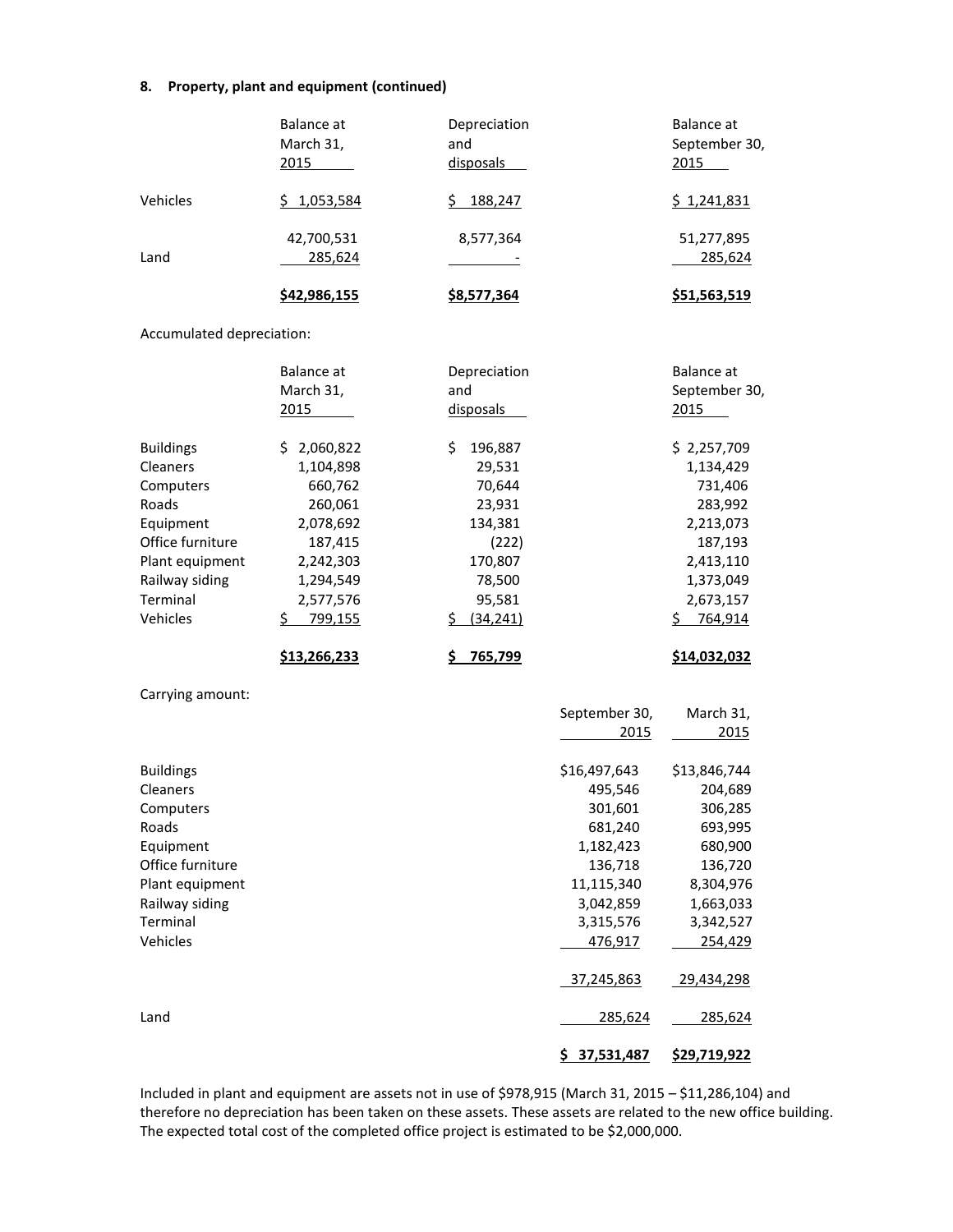## **9. Bank indebtedness**

The RBC margined operating line of credit has an authorized limit of \$17,000,000, bears interest at prime and is secured by accounts receivable, inventory, and a general security agreement.

## **10. Accounts payable and accrued liabilities**

|                    |                                                         |     | September 30,<br>2015 | September 30,<br>2014 |
|--------------------|---------------------------------------------------------|-----|-----------------------|-----------------------|
|                    | Accrued and other liabilities                           |     | \$31,103,327          | \$13,279,357          |
|                    | Trade accounts payable                                  |     | 19,152,973            | 15,261,642            |
|                    | Crop inputs customer deposits                           |     | 1,047,369             | 738,315               |
|                    |                                                         |     |                       |                       |
|                    |                                                         |     | \$ 51,303,669         | \$29,279,314          |
| 11. Long-term debt |                                                         |     |                       |                       |
|                    |                                                         |     | September 30,<br>2015 | September 30,<br>2014 |
|                    | Farm Credit Canada ("FCC") term loan #3,                |     |                       |                       |
|                    | with interest at FCC's fixed rate of 4.5%,              |     |                       |                       |
|                    | repayable in blended monthly instalments of \$71,773,   |     |                       |                       |
|                    | secured by land and a general security agreement,       |     |                       |                       |
| due June 2025      |                                                         | \$  | 6,799,980             | \$<br>0               |
|                    |                                                         |     |                       |                       |
|                    | Farm Credit Canada ("FCC") term loan #2,                |     |                       |                       |
|                    | with interest at FCC's fixed rate of 4.8%,              |     |                       |                       |
|                    | repayable in blended monthly instalments of \$63,142,   |     |                       |                       |
|                    | secured by land and a general security agreement,       |     |                       |                       |
| due July 2023      |                                                         | \$  | 4,943,447             | \$5,453,667           |
|                    | Scotiabank demand term loan, with a fixed               |     |                       |                       |
|                    | interest rate of 2.48%, repayable in blended            |     |                       |                       |
|                    | monthly instalments of \$56,350, secured by             |     |                       |                       |
|                    | a general security agreement, due June 2025             | \$  | 6,883,300             | \$<br>0               |
|                    |                                                         |     |                       |                       |
|                    | FCC Advancer loan, with interest at FCC's variable rate |     |                       |                       |
|                    | less .5%, interest only monthly payments, secured by    |     |                       |                       |
|                    | a general security agreement, due February 2019         | \$  | 0                     | \$2,573,100           |
|                    | FCC term loan #1, with interest at FCC's fixed rate     |     |                       |                       |
|                    | of 4.304%, repayable in blended monthly instalments     |     |                       |                       |
|                    | of \$40,120, secured by land and a general security     |     |                       |                       |
|                    | agreement, due February 2016                            | \$_ | 198,456               | \$<br>660,739         |
|                    |                                                         |     |                       |                       |
|                    |                                                         | \$  | 18,825,183            | 8,687,506             |
|                    | Less current portion                                    | \$. | 1,609,946             | 969,031               |
|                    |                                                         |     | \$17,215,237          | \$7,718,475           |

At September 30, 2015, the FCC variable rate was 3.7%.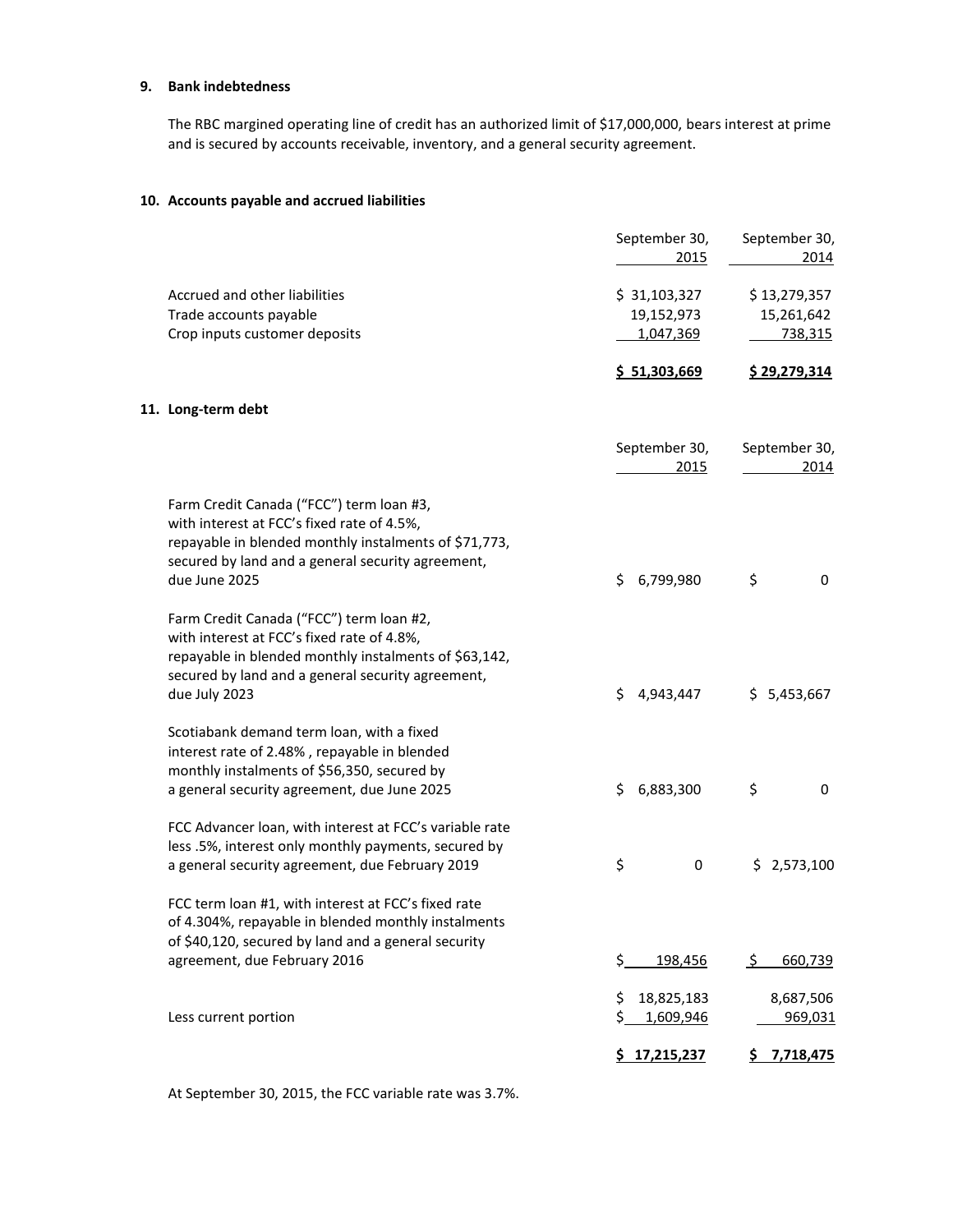### **12. Interest rate swap obligation**

In order to mitigate the company's risk from variable rates on its long-term debt, the company entered into an interest rate swap to fix the interest rate on the Bank of Nova Scotia term loan. The unrealized loss on the interest rate swap contract during the period was \$367,343 (2014- \$0) and the aggregate interest rate swap obligation was \$367,343 (2014 - \$0) based on a bank quotation. The interest rate swap obligation represents the fair value the swap at the end of the period and would be the obligation at that time to exit the interest rate swap transaction. The change to the fair value of the swap is recorded as an unrealized loss or gain in the period in which it occurs.

### **13. Deferred revenue**

The Company has entered into agreements for the lease of space in the grain storage facility. The funds which have been received are being amortized to income over the primary lease term of 15 years, commencing on April 1, 2012, the commencement date of the lease term.

### **14. Contingencies**

At September 30, 2015, the Company held 3,922 (March 31, 2015 – 3,501) tonnes of grain inventory, with a value of \$1,259,871(March 31, 2015 - \$870,458), on behalf of area producers. The Company is contingently liable for the value of this grain. This grain is not included in the Company's inventory.

### **15. Share capital**

Authorized an unlimited number of Class A 10% voting, non-cumulative, nonparticipating, preferred shares, convertible to Class B Class B voting, participating, common shares Class C non-voting, participating, common shares

|                                                          | September 30,<br>2015 |  | March 31,<br><u>2015</u> |
|----------------------------------------------------------|-----------------------|--|--------------------------|
| Issued<br>17,583 Class B shares<br>14,000 Class C shares | 17,406<br>165,284     |  | 17,406<br>165,284        |
|                                                          | 182,690               |  | 182,690                  |

During the interim period, the Company paid dividends on the Class B and Class C shares in the amount of \$54 (2014 - \$36) per share for a total of \$1,705,482 (2014 - \$1,136,988) by way of cash payment.

#### **16. Basic and diluted income per share**

The basic and dilutive earnings per share have been calculated using the weighted average number of common shares outstanding during the year. Since there are not items of a dilutive nature, the basic and dilutive share amounts are the same. Total basic and dilutive weighted average number of common shares for September 30, 2015 is 31,583 (September 30, 2014 – 31,583).

|                    |               |          | September 30,<br>2015 |
|--------------------|---------------|----------|-----------------------|
|                    |               | Weighted |                       |
|                    | <b>Net</b>    | average  |                       |
|                    | comprehensive | common   | Income per            |
|                    | income        | shares   | share                 |
| Basic and dilutive | 6,243,049     | 31,583   | 197.67                |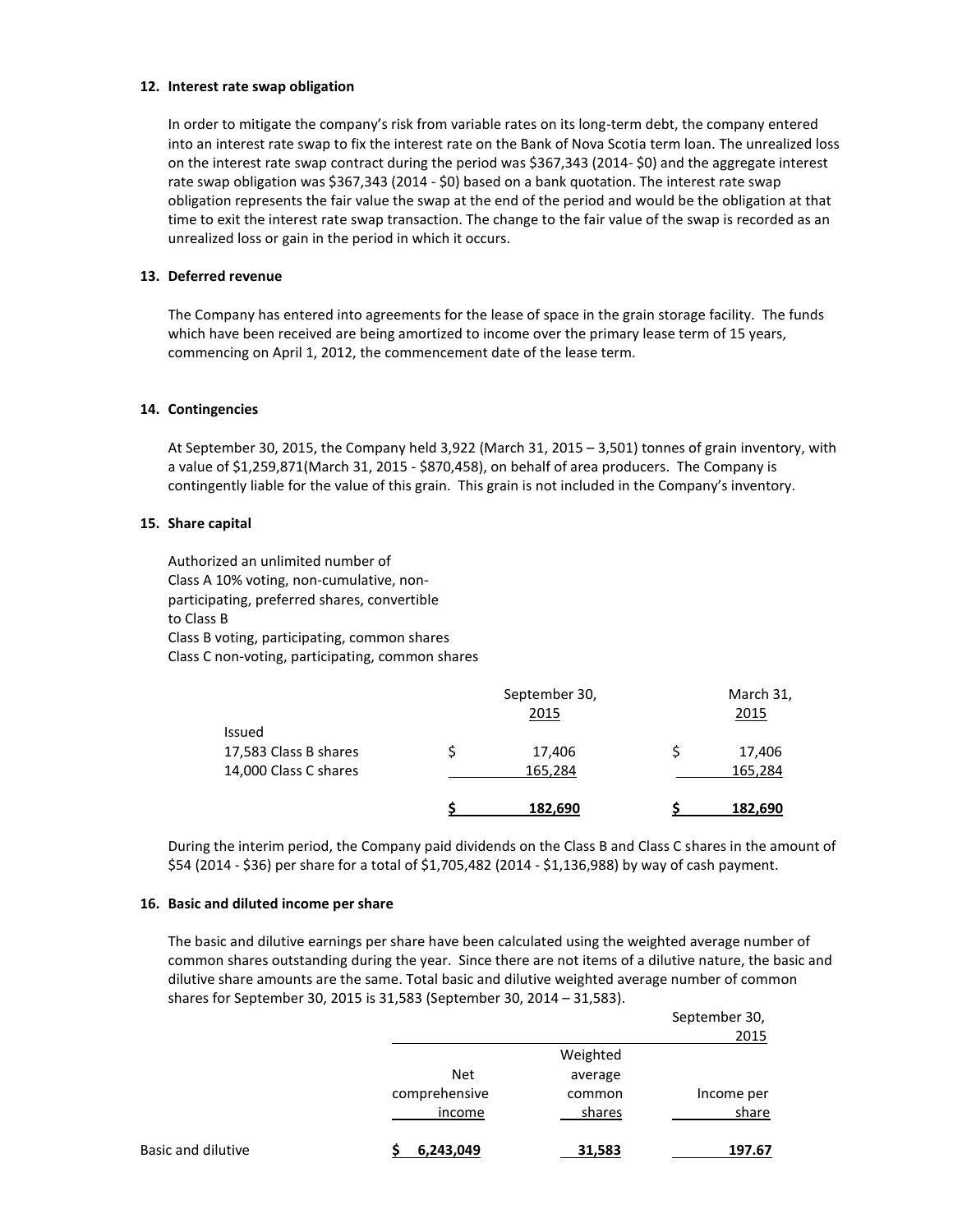### **16. Basic and diluted income per share (continued)**

|                           |               |          | September 30,<br>2014 |
|---------------------------|---------------|----------|-----------------------|
|                           |               | Weighted |                       |
|                           | <b>Net</b>    | average  |                       |
|                           | comprehensive | common   | Income per            |
|                           | income        | shares   | share                 |
| <b>Basic and dilutive</b> | 8,598,258     | 31,583   | 272.24                |

### **17. Related party transactions**

During the six month period ending September 30, 2015 services with a value of \$35,943 (2014 - \$35,563) were expensed in these financial statements that related to services provided to the Company by the Board of Directors. Also, the Company purchased 3,321 (2014 – 12,417) tonnes of grain from directors with an aggregate value of \$1,209,058 (2014 - \$2,402,892) and directors purchased crop inputs in the amount of \$2,039,264 (2014 - \$2,237,441)

During the interim period, the Company made sales of Non-Board Grain and received other income from Cargill, a shareholder in the approximate Canadian dollar amount of \$32,282,426 (2014- \$8,702,420). The Company also made purchases of product and services from Cargill in the amount of \$26,500,819 (2014 - \$31,672,214). Included in accounts payable is \$7,860,922 (2014 - \$8,271,483) due to Cargill.

These transactions are in the normal course of operations and are measured at the exchange amount, and is the amount of consideration established and agreed to by the related parties.

### **18. Segmented information**

The Company's business operations are grouped into two business segments as follows:

a) Grain handling

This segment consists of the buying, selling, cleaning and blending of grain.

b) Crop inputs

This segment consists of retail and wholesale sales of fertilizer, crop protection products, seed and seed treatments.

| September 30, 2015               |                 |               |               |
|----------------------------------|-----------------|---------------|---------------|
|                                  | Grain           | <b>Crop</b>   |               |
|                                  | <b>Handling</b> | <b>Inputs</b> | Total         |
| Revenue                          | \$98,573,660    | \$56,840,747  | \$155,414,407 |
| <b>Gross profit</b>              | \$8,761,848     | \$5,456,200   | \$14,218,048  |
| Amortization                     | \$492,964       | \$370,352     | \$863,316     |
| General and administrative       |                 |               | \$4,575,287   |
| Unrealized loss on interest swap |                 |               | \$367,343     |
| Interest                         |                 |               | \$165,562     |
| Income taxes                     |                 |               | \$2,003,491   |
| <b>Net earnings</b>              |                 |               | \$6,243,049   |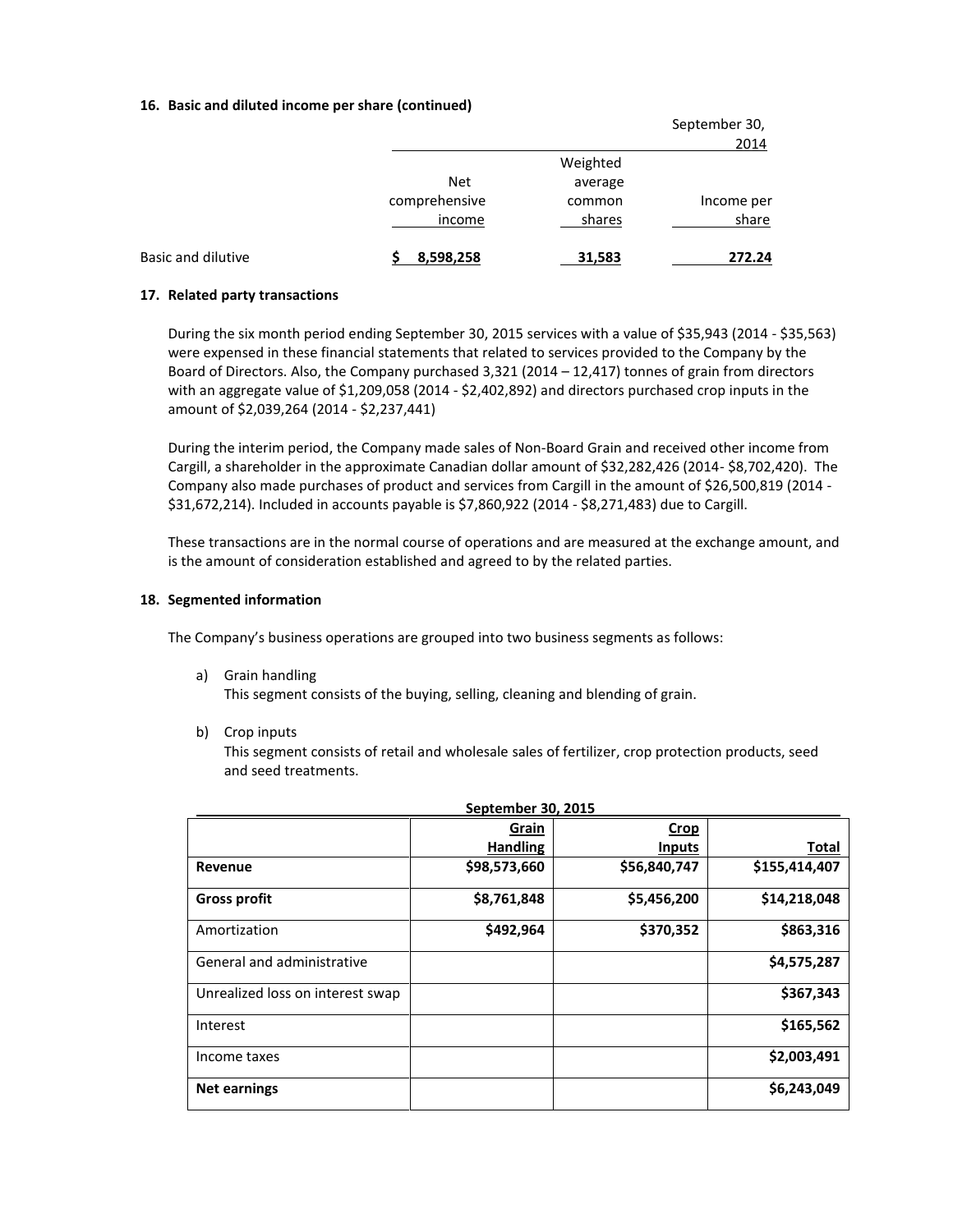### **18. Segmented information (continued)**

| September 30, 2014         |                 |               |               |
|----------------------------|-----------------|---------------|---------------|
|                            | Grain           | <b>Crop</b>   |               |
|                            | <b>Handling</b> | <b>Inputs</b> | Total         |
| Revenue                    | \$66,582,836    | \$53,210,815  | \$119,793,651 |
| <b>Gross profit</b>        | \$10,136,586    | \$5,851,395   | \$15,987,981  |
| Amortization               | \$413,485       | \$213,712     | \$627,197     |
| General and administrative |                 |               | \$4,128,998   |
| Interest                   |                 |               | \$208,378     |
| Income taxes               |                 |               | \$2,425,150   |
| <b>Net earnings</b>        |                 |               | \$8,598,258   |

## **19. Financial instrument risk management**

## **Credit risk**

The risk of financial loss in the event of failure of a customer or counterparty to a financial instrument to meet its contractual obligation is defined as credit risk. The Company's principal exposure to credit risk is in respect of accounts receivable.

In order to reduce the risk on its accounts receivable, the Company has adopted credit policies which mandate performing an ongoing credit review of all our customers and establishing allowances for bad debts when the amounts are not collectible.

The allowance for bad debt as at September 30, 2015 was \$142,697 (March 31, 2015- \$345,637)

## **Currency risk**

The Company is exposed to currency risk as a certain portion of sales and expenses are incurred in U.S. dollars resulting in U.S. denominated accounts receivable and accounts payable. These balances are therefore subject to gains and losses due to fluctuations in that currency in relation to the Canadian dollar.

The Company entered into foreign exchange derivative contracts to mitigate these risks. This strategy minimizes the impact of U.S. dollar fluctuations on the operating results of the Company. For the six month period ending September 30, 2015, a foreign exchange loss of \$1,410 (September 30, 2014- \$3,394) was recognized in total comprehensive income.

## **Interest rate risk**

Changes in the future cash flows of financial instruments and the possibility the Company will be unable to refinance existing debt with similar terms represents interest rate risk. Exposure to interest rate risk is managed through normal operating and financing activities and with interest rate swaps (see Note 12).

The Company's principal exposure to interest rate risk is with respect to its bank indebtedness and longterm debt, which bear interest at fixed and floating interest rates. A 1% change in interest rates relating to the bank indebtedness of the company would increase or decrease interest expense by approximately \$0 for the six month period ending September 30, 2015 (2014 - \$11,750)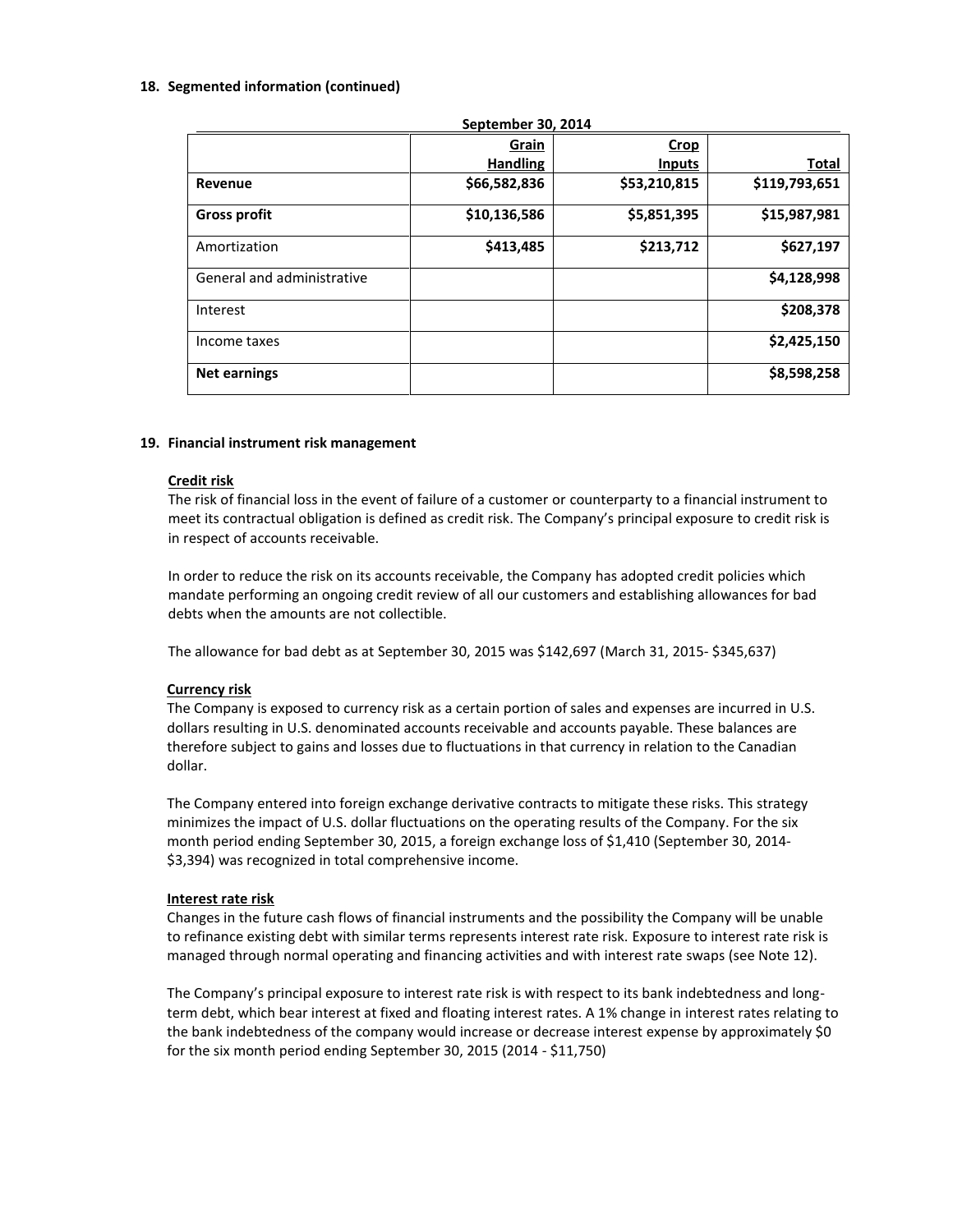### **19. Financial instrument risk management (continued)**

## **Commodity price risk**

Commodity price risk is the risk that the value of inventory and related contracts will fluctuate due to changes in market prices. A change in price and quality will have a direct effect on the value of inventory. As a grain handling facility, the Company has significant exposure to changes in various agricultural commodity prices. Prices for these commodities are volatile and are influenced by numerous factors beyond the Company's control, such as supply and demand fundamentals as well as the weather. A substantial change in prices may affect the Company's comprehensive income and operating cash flows, if not properly managed.

To mitigate the risks associated with the fluctuations in the market price for agricultural commodities, the Company has a policy that non-board grains be hedged, when possible, through the use of purchase and sales contracts. The Company may employ derivative commodity instruments (primarily futures and options) for the purpose of managing its exposure to commodity price risk; however, they are not used for speculative trading purposes. The Company's actual exposure to these price risks is constantly changing as the Company's inventories and commodity contracts change. The fair value of derivative contracts outstanding at September 30, 2015 resulted in the recognition of a risk management asset of \$559,347 (March 31, 2015- \$731,926).

## **Liquidity risk**

Liquidity risk arises from the possibility that the Company will not be able to meet its financial debt obligations as they become due or obtain financing needed to pursue expansionary projects. Actual and forecasted cash flows are continuously monitored to reduce this liquidity risk. Management judges the future cash flows of the Company as adequate to make payments as they become contractually due and existing banking arrangements are able to support the growth goals for the Company. The Company estimates the following repayment of financial liabilities:

| Less than 3 months | \$44,729,359 |
|--------------------|--------------|
| 3-12 months        | \$8,184,256  |
| 1-5 years          | \$19,066,884 |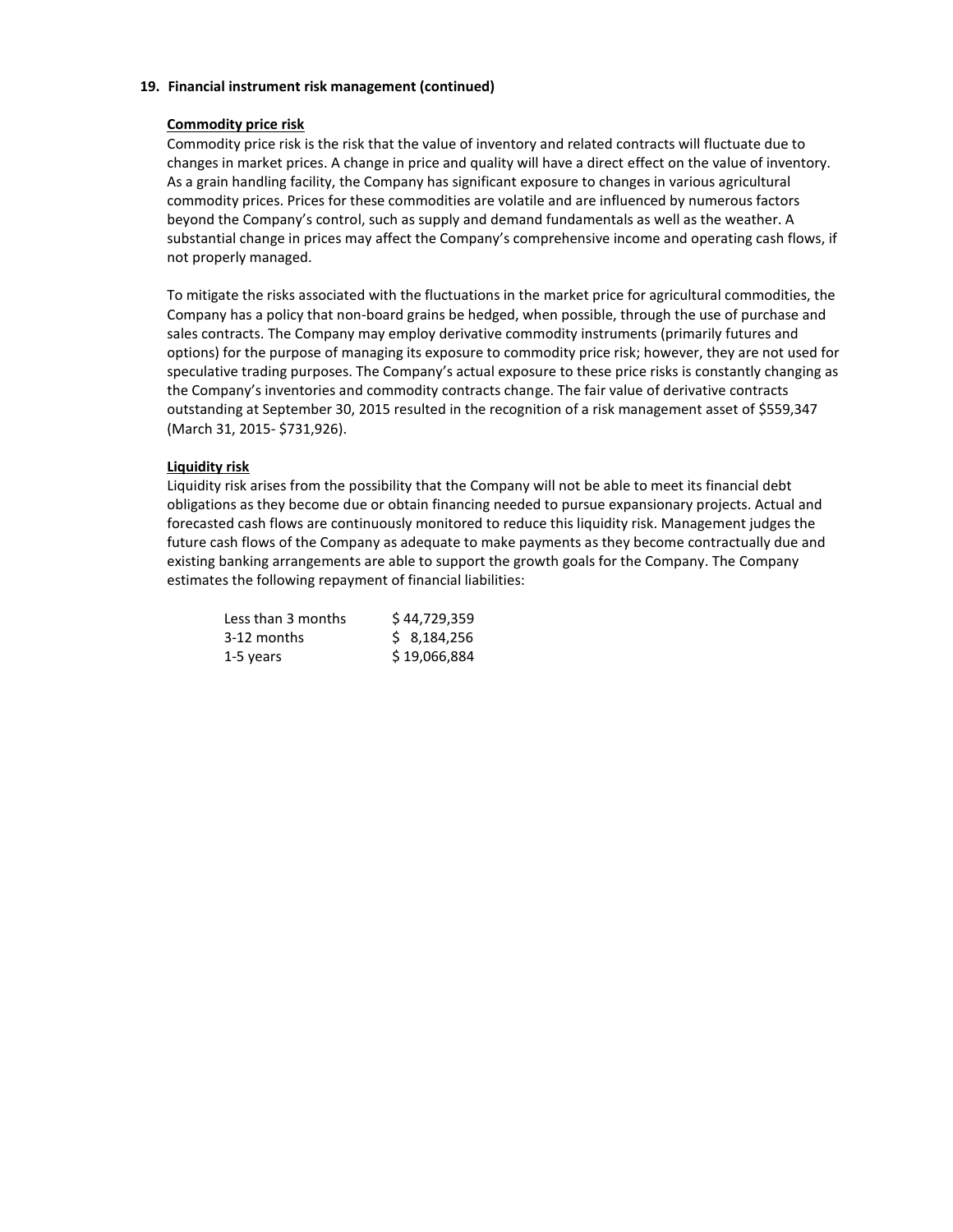

South West Terminal Ltd. (SWT)

# Interim Management Discussion and Analysis

The following Management Discussion and Analysis ("MD&A") was prepared as of October 27, 2015 and is based on the accompanying financial information that has been prepared using International Financial Reporting Standards ("IFRS"). The reader should note the following is intended to explain the operating results and financial position of South West Terminal Ltd. ("the Company" or "SWT") for the six month period ended September 30, 2015 and draw comparisons to previous six month period.

# **1. Business Segment Performance**

## *1.1 Grain Handling*

| -0                                                                                                                 |                                     |                |                   |
|--------------------------------------------------------------------------------------------------------------------|-------------------------------------|----------------|-------------------|
| <b>Grain Handling</b><br>For the six month periods ended September 30<br>(\$thousands – except tonnes) (Unaudited) | 2015                                | 2014           | Better<br>(Worse) |
| <b>Total Revenue</b>                                                                                               | 98.573                              | 66,583         | 31,990            |
| Cost of Sales                                                                                                      | 89,811                              | 56,446         | (33,365)          |
| Gross Profit                                                                                                       | 8,762                               | 10,137         | (1,375)           |
| Operating, general and administrative expenses                                                                     | 2,287                               | 2,260          | (27)              |
| Total Grain Shipped (tonnes)<br>CWB Grain (tonnes)                                                                 | 231.604<br>$\overline{\phantom{a}}$ | 221,024<br>943 | 10,580<br>(943)   |
| Non-CWB Grain (tonnes)                                                                                             | 231.604                             | 220,081        | 11,523            |

Total revenue from grain handling for the six month period ended September 30, 2015 was \$98,573,660, increasing \$31,990,824 compared with the same period in the previous year. The Company shipped slightly more than 231,000 metric tonnes at higher average prices than prices in the previous six-month period, resulting in increased total grain revenue. The average price of all grain shipped was higher as a result of stronger commodity prices with regard to the crops grown in the Company's geographic region. Shipments of grain declined to 0 metric tonnes to the Canadian Wheat Board ("CWB") as the ownership and structure of the CWB changed from a publicly funded government agency to a private entity firm.

Total grain shipped grew by just over 11,500 metric tonnes as durum continues to lead the way with most of the increase, with other commodities experiencing either modest gains or losses. The first six months was a blend of the largest crop produced in Western Canada and an average production year for the 2015 harvest. Considering the near catastrophe with little to no rain for much of the growing season, these formidable production numbers are a direct result of continued improved nutrition practices and excellent growing conditions. This combination coupled with an aggressive approach to grain marketing and grain transportation contributed significantly to the tonnage increase achieved in the first six months. Weaker commodity markets such as oil and coal, attributed to the improved logistics and better than normal shipping plans versus the previous six month period.

As previously mentioned, the increase in revenue for the six-month period ended September 30, 2015 was largely due to an increased commodity price mainly because of the smaller crop on record as compared to the record crop the previous year. The average price per tonne of grain sold during the period ended September 30, 2015 was \$425.61 per tonne, while for the same period in the prior year it was \$299.15 per tonne.

Expenses related to grain handling for the interim period increased by \$27,467 to \$2,287,340. The small increase in expenses was mainly through increased staff and temporary office expenses while the new office is under construction.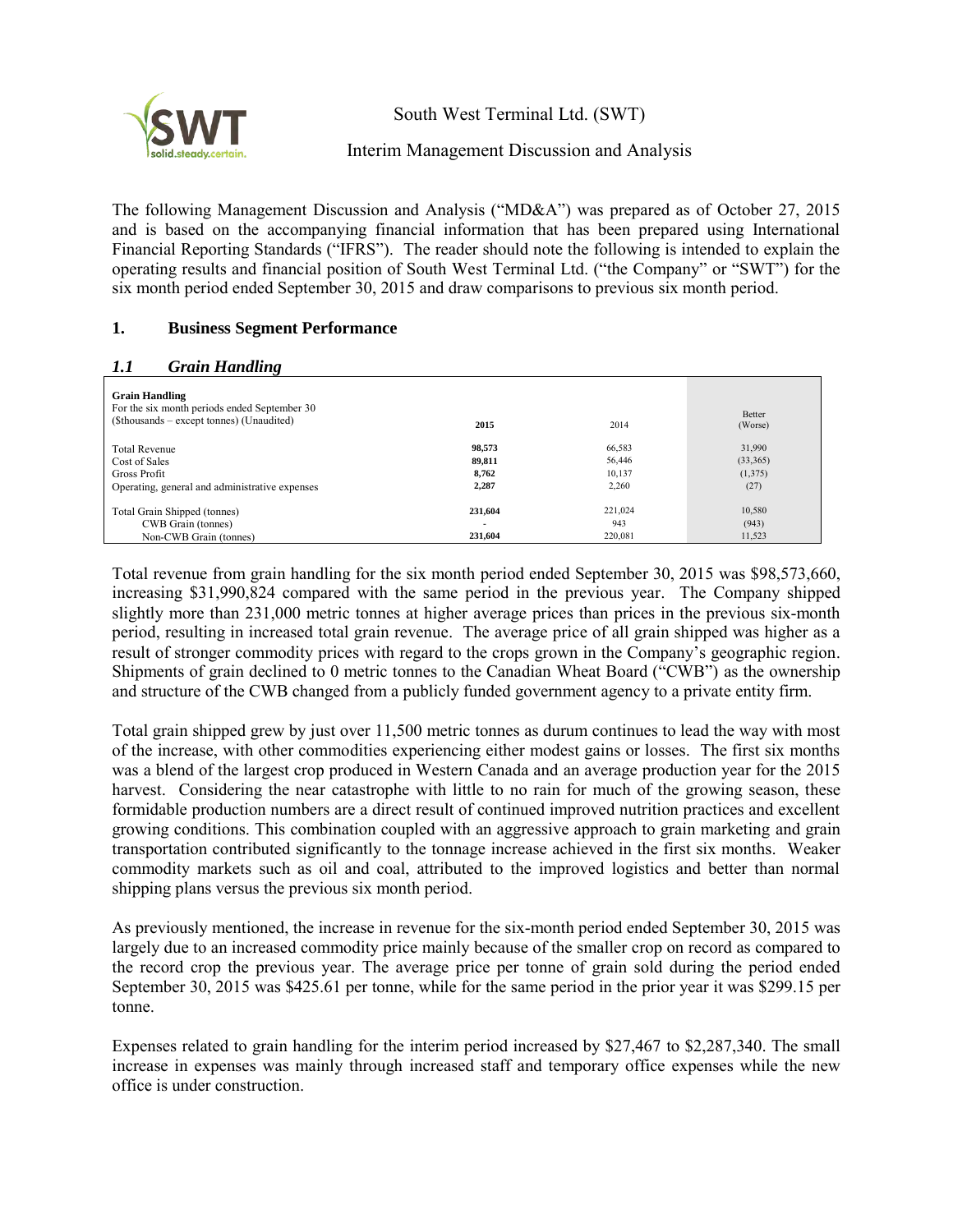## *1.2 Crop Inputs*

| <b>Crop Inputs</b><br>For the six month periods ended September 30<br>(\$thousands) (Unaudited) | 2015   | 2014   | Better<br>(Worse) |
|-------------------------------------------------------------------------------------------------|--------|--------|-------------------|
| <b>Total Revenue</b>                                                                            | 56,841 | 53,211 | 3,630             |
| Cost of Sales                                                                                   | 51,385 | 47,360 | (4,025)           |
| Gross Profit                                                                                    | 5,456  | 5,851  | (395)             |
| Operating, general and administrative expenses                                                  | 2,288  | 1,869  | (419)             |
| <b>Operating Highlights</b>                                                                     |        |        |                   |
| Seed Sales                                                                                      | 4.870  | 4,540  | 330               |
| Crop Nutrient Sales                                                                             | 15.675 | 14,369 | 1,306             |
| Crop Protection Sales                                                                           | 36.296 | 34,302 | 1,994             |

Total revenue from crop inputs for the six-month period ended September 30, 2015 was \$56,840,747, an increase of \$3,629,932 compared with the same period in the previous year. An increase of crop protection products and crop nutrients at the Company's four locations accompanied by higher commodity prices contributed to the increase in sales. Unlike the previous six month period, this period saw producers increase their investment in their crops even though growing conditions weren't as ideal as the year previous; however, the looming increase in commodity prices coupled with a target by the Company to expand the customer base, attributed to the increase.

Crop nutrients sold increased \$1,306,008 for the six months ended September 30, 2015 compared to the same period in the prior year. Shipment volumes of both dry and liquid fertilizer to customers increased as the price of grain commodities increased, but the value of the crop nutrients also slightly increased over the year previous. Crop nutrient product prices were slightly higher in the July/August/September months versus the year previous due in part to the devalued Canadian dollar. In the current interim period, 20,702 tonnes of dry fertilizer was shipped to customers, compared to 18,229 in the six-month period ended September 30, 2014. The tonnage of liquid fertilizer handled decreased to 2,882 tonnes in the current interim period from 4,191 tonnes in the prior period.

The average price per tonne of crop nutrients sold during the period ended September 30, 2015 was \$664.66 per tonne, compared to \$640.92 per tonne in the prior period.

Seed sales increased slightly for the six months ended September 30, 2015 compared to the same period in the prior year. A continued increase in bagged canola seed played a part in the increase in seed sales from 2014. The Company continues to focus on increasing canola seed sales as the marketing trend for canola acres in the trading area continues to increase year over year.

Sales of crop protection products increased 5.8% or \$1,993,487 in the interim period ended September 30, 2015 compared to the same period in the prior year. The six-month period increase over this period last year in crop protection sales was largely due to the better growing conditions this spring and summer. Grain commodity prices were stable to slightly higher than the year previous along with a wet fall attributing to a large increase in late summer, early fall applications.

Expenses related to crop inputs grew by \$418,822 to \$2,287,947 through the second quarter of the current fiscal year compared to the period ended September 30, 2014 of the prior year. The majority of the increase can be attributed to the increased costs of the fertilizer warehouse being fully operational. The Company is also actively expanding on staff to keep customer needs on the forefront and salaries have increased.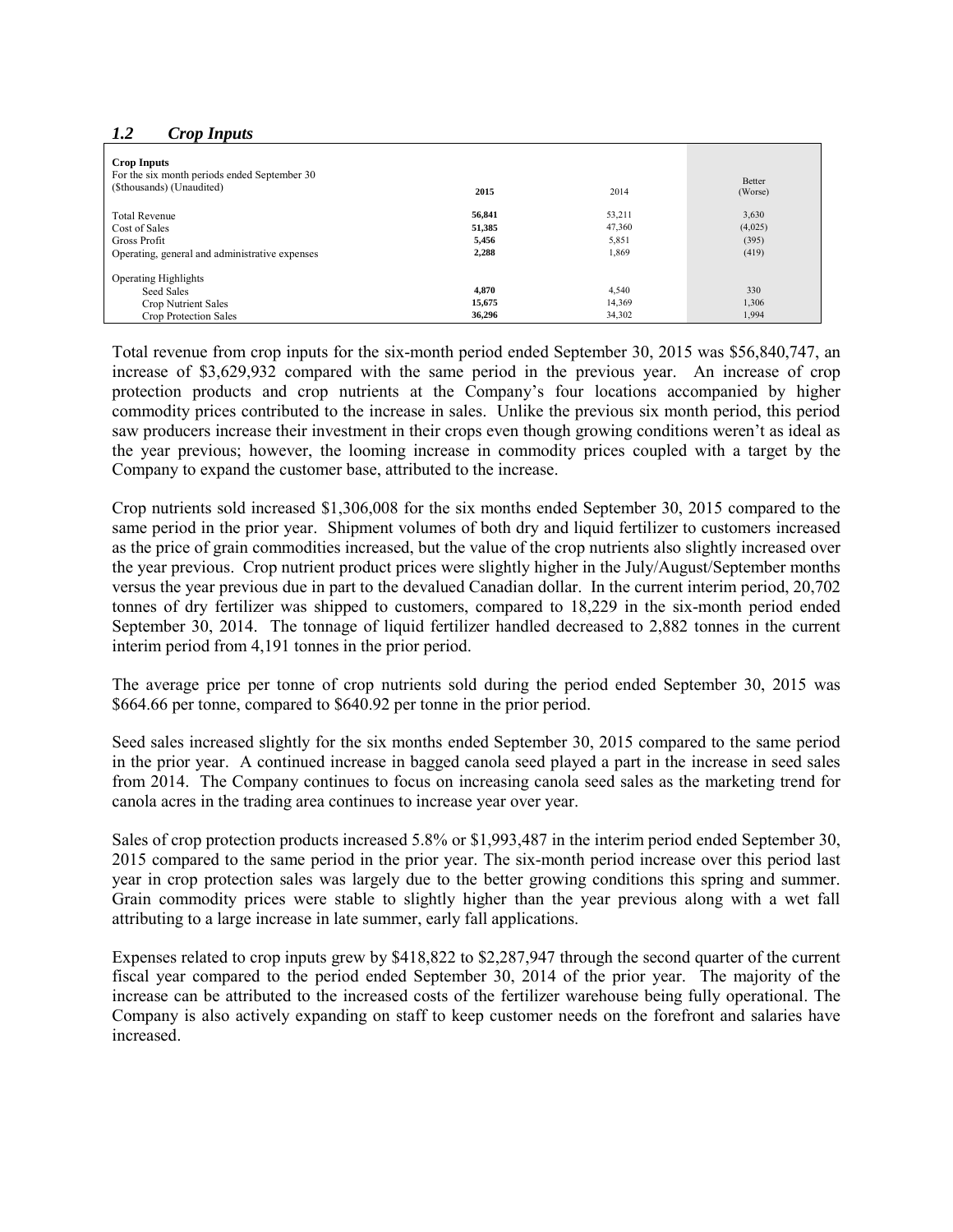## **2. Consolidated Financial Results**

## *2.1 Gross Profit and Net Revenue from Services, EBITDA and EBIT*

| <b>Selected Consolidated Financial Information</b><br>For the six month periods ended September 30<br>(\$thousands – except per share amounts) (Unaudited) | 2015             | 2014             | 2013             |
|------------------------------------------------------------------------------------------------------------------------------------------------------------|------------------|------------------|------------------|
| <b>Total Revenue</b><br>Operating, general and administrative expenses                                                                                     | 155,414<br>4,575 | 119,794<br>4,129 | 126,810<br>3,010 |
| <b>EBITDA</b><br>Depreciation and amortization                                                                                                             | 9,275<br>863     | 11,859<br>627    | 5,785<br>670     |
| <b>EBIT</b><br>Interest expenses                                                                                                                           | 8,412<br>166     | 11,232<br>208    | 5,115<br>182     |
| Provision for income taxes<br>Current portion                                                                                                              | 2,003            | 2,425            | 1,332            |
| Net Earnings for the period                                                                                                                                | 6,243            | 8,599            | 3,601            |
| Earnings per Share                                                                                                                                         | 197.67           | 272.24           | 114.02           |
| <b>Total Assets</b>                                                                                                                                        | 131,933          | 86,197           | 73,330           |
| Total Long-Term Financial Liabilities                                                                                                                      | 19,067           | 9,137            | 6,117            |

The Company's total revenues from sales and services for the six months ended September 30, 2015 increased by \$35,620,756 over the same period in the year prior. The reasons for the variance are discussed above under "Business Segment Performance".

Earnings before interest, taxes, depreciation and amortization ("EBITDA") were \$9,275,418 compared to \$11,858,983 in the prior year. The decrease is largely attributed to the decrease in grain margins shipped over the previous year's record highs. As well, crop nutrient margins began the fiscal year much lower than in previous years. Overall, agriculture commodity margins took a sharp decline as logistics, supply and demand levelled off to more normal year over year economics.

Total operating, general and administrative expenses for the six month period ended September 30, 2015 rose by \$446,289 compared to last year. Overall business growth, maintenance and other variable costs such as staffing and utilities contributed to the increase in expenses.

Earnings before interest and taxes ("EBIT"), for the interim period ended September 30, 2015 were \$8,412,102 compared to \$11,231,786 for the same period in the prior year. Depreciation and amortization expense increased significantly by \$236,119 in the period ended September 30, 2015 compared with the same period in the year prior with the new fertilizer warehouse in use and fully depreciating. Also, a substantial upgrade to the railway track was added at the end of August. This asset has provided the Company with the ability to now load grain cars and unload fertilizer cars on 3, full-length unit train tracks. The increase in depreciation is expected to continue as the fertilizer warehouse, track expansion, new office building, and new Wymark crop inputs location begins to be fully depreciated.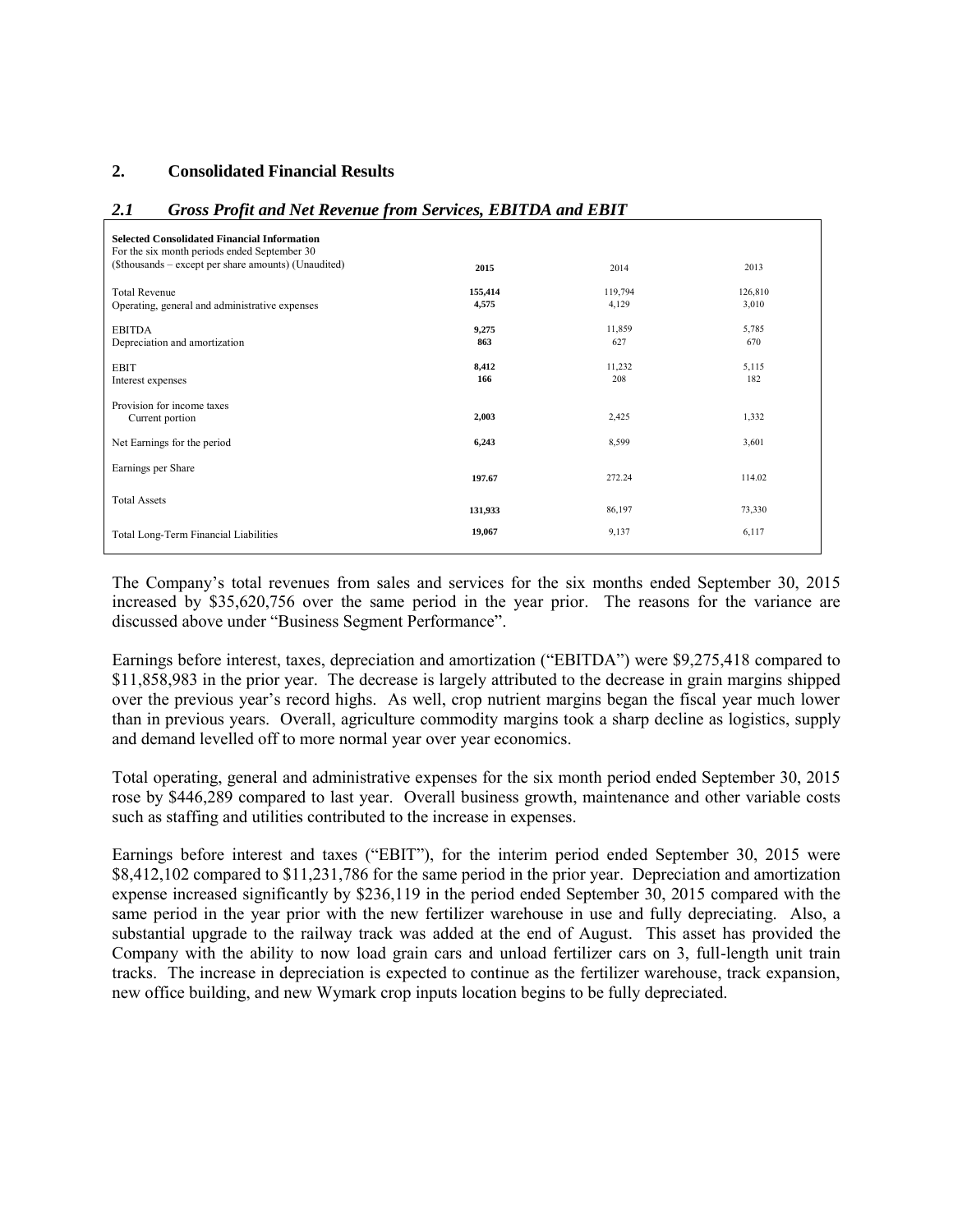## *2.2 Interest Expenses*

| <b>Interest Expenses</b><br>For the six month periods ended September 30 |      |      | Better  |
|--------------------------------------------------------------------------|------|------|---------|
| (\$thousands) (Unaudited)                                                | 2015 | 2014 | (Worse) |
| Interest on debt                                                         | 166  | 208  | 42      |
|                                                                          |      |      |         |

Interest costs for the six months ended September 30, 2015 decreased compared to the same period last year as the Company used excess cash flow to fund capital projects until completion. The approximately \$2,000,000 new office building is to be financed by a lease thru Scotia Bank and is expected to be completed and locked into a 5 year term lease by the end of November, 2015. The railway expansion project is completed and financing is being finalized on a fixed rate 10-year term with FCC. The full cost of the railway expansion project has not been finalized, but is expected to be around \$4,000,000. The operating line of credit with Royal Bank was not used in this 6 month period ending September 30, 2015 which brought interest paid amount down for this period compared to same period last year.

In order to finance the construction of the new fertilizer storage warehouse the Company has converted a variable construction loan with FCC into a 10 year term credit facility with FCC dated effective as of July 1, 2015 in the amount of \$6,941,727 (the "FCC Term Loan #3"). The Company also entered into a separate credit facility with Scotia Bank to finance the new fertilizer storage warehouse dated effective as of July 1, 2015 in the amount of \$6,941,727 (the Scotia Bank Loan"). The statutory builders lien holdback amount related to this construction project in the amount of \$1,381,409, was released to the Company in October, 2015. Both of the Fertilizer Warehouse loans are secured with a mortgage over all of SWT's real property and a security interest over all SWT's personal property. The FCC Term Loan #3 interest rate is fixed at 4.5%, limiting the risk exposure to an interest rate hike. The Company entered into an interest rate swap to fix the interest rate on the Scotia Bank Loan at 2.48%.

The Company did not take advantage of its \$17 million outstanding line of credit with the Royal Bank of Canada ("RBC") and interest rate at 3.0%, as excess cash flow kept from falling into the line of credit throughout the six month period. The bank indebtedness with RBC decreased to \$0 as of March 31, 2015 and remained there thru to September 30, 2015. The bank indebtedness was used in the prior period but was \$0 as of September 30, 2014. The large contingency of cash flow through the first period came through the prompt payment of proceeds through grain sales and the delayed approach by the farmers to cash up their grain. Receivables were collected on terms of 15 days average, whereas payables were paid on average of 45 days. The Company continued to participate in crop input suppliers' prepayment programs in the early period of these interim statements. The turnaround period continued in the same fashion for crop inputs, as stated above.

It is expected the approximate amount of the Company's outstanding short-term debt will begin to experience a seasonal increase through mid-December as prepayments for spring chemical and seed begin to flow in and producers deferred grain cheques begin to be cashed.

# *2.3 Net Earnings for the Period*

Net earnings for the period were \$6,243,049 (\$197.67 per share), a decrease of \$2,355,209 as compared to earnings of \$8,598,258 (\$272.24 per share) for the same period in the previous year. Earnings of \$6,243,049 (\$197.67 per share) were still higher than the \$3,601,032 (\$114.02 per share) recorded in the period ended September 30, 2013. The decrease is attributed to the more industry standard grain margins shipped as compared to the larger than industry standard margins in 2014.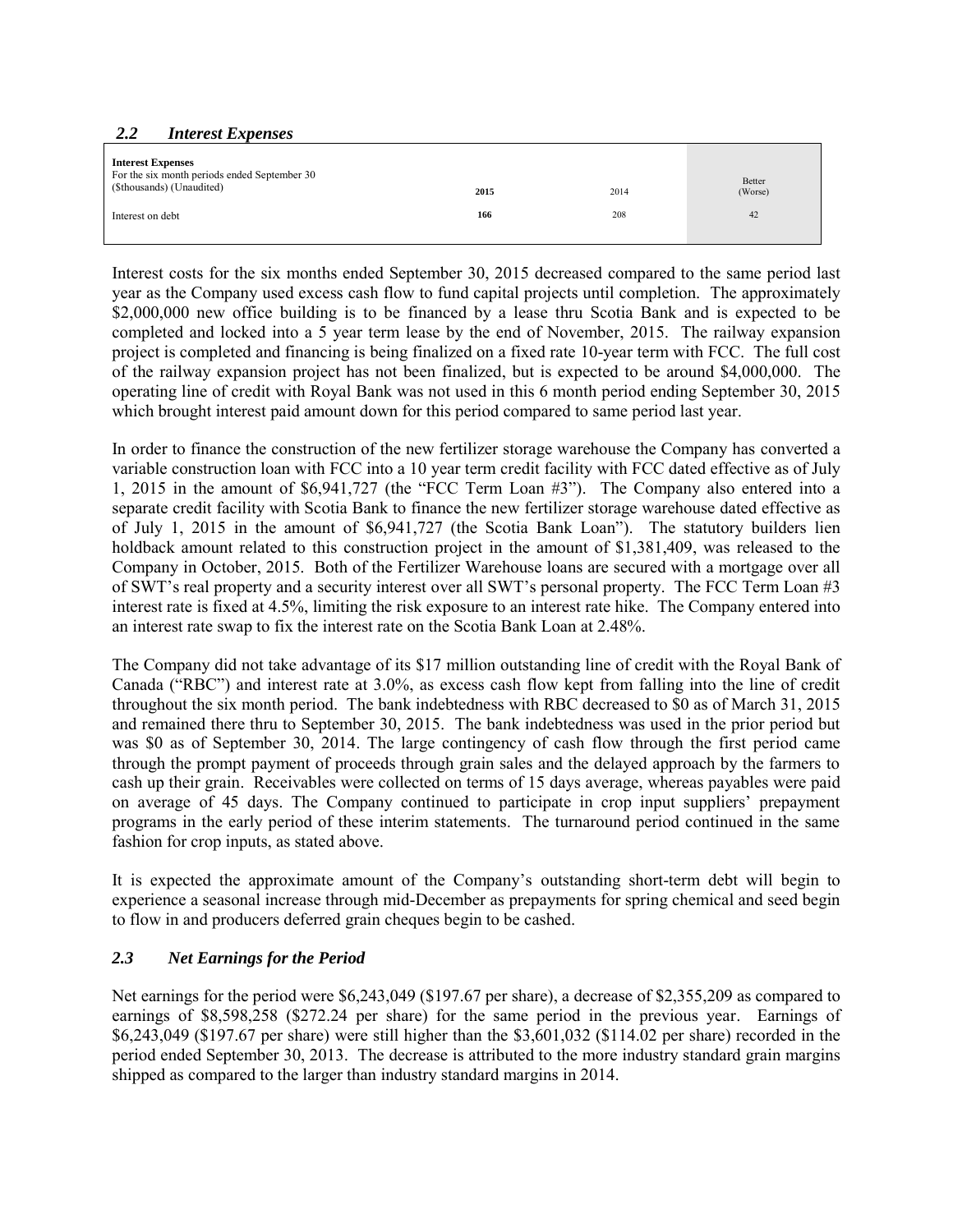# *2.4 Summary of Semi-Annual Financial Information*

| <b>Selected Financial Information</b><br>For the six month periods ended (\$millions $-$ except per share amounts)<br>(Unaudited) | September 30, 2015<br>(unaudited) | March 31, 2015<br>(unaudited) | September 30, 2014<br>(unaudited) | March 31, 2014<br>(unaudited) |
|-----------------------------------------------------------------------------------------------------------------------------------|-----------------------------------|-------------------------------|-----------------------------------|-------------------------------|
| <b>Total Revenue</b>                                                                                                              | \$155                             | \$129                         | \$120                             | \$94                          |
| Net Earnings from continuing operations                                                                                           | \$6.2                             | \$9.6                         | \$8.6                             | \$5.4                         |
| Earnings from continuing operations per share                                                                                     | \$197.67                          | \$304.21                      | \$272.24                          | \$171.9                       |
|                                                                                                                                   |                                   |                               |                                   |                               |

The Company's grain handling revenues follow the fluctuation associated with market demand and the ability to match product quality with available market sales. The fluctuations in demand for cereal grains are typically consistent throughout the year limited only by sales opportunities and world product demand.

SWT works closely with growers and end users in order to execute sales. There are many moving parts in executing a sale, as the Company must be able to secure the grain from growers in a timely fashion to minimize price exposure and must have grain in the elevator in order to meet the shipping requirements of the railroad and end user. The Company continues to make a concerted effort to buy grain from growers in order to meet and exceed sales targets. The Company has secured relationships with end users who are continually looking for the quality SWT is able to provide in its shipments.

Crop inputs revenue has traditionally followed the seasonal activities associated with grain production in Saskatchewan. However, the Company is experiencing sales of crop inputs throughout the entire year as chemical, seed and fertilizer are now being purchased by producers when the market suggests it is advantageous for the producer to purchase product. Fertilizer sales are seeing significant increases in the months of September and October as producers take advantage of lower early season pricing, ease of logistics and the increased product supply through the Company's new fertilizer storage warehouse.

## **3. Liquidity and Capital Resources**

## *3.1 Sources and Uses*

## *3.1.1 Working Capital*

Current assets were \$94,057,630 as of the six months ended September 30, 2015, an increase of \$22,266,858 as compared with the fiscal year ended March 31, 2015 and an increase of \$31,225,967 compared to September 2014. The main contributor to the increase is the continued growth in cash. The Company has financed its long-term asset growth and along with strong grain and fertilizer margins, the strength in the current assets continues to increase year over year. The crop inputs business segment was carrying \$24,542,133 in accounts receivable as of September 30, 2015 compared to \$18,669,620 as of September 30, 2014. This trend will likely continue as growers continue to take advantage of our lower interest financing program and settle their accounts with monies received upon delivery of grains at or immediately following harvest.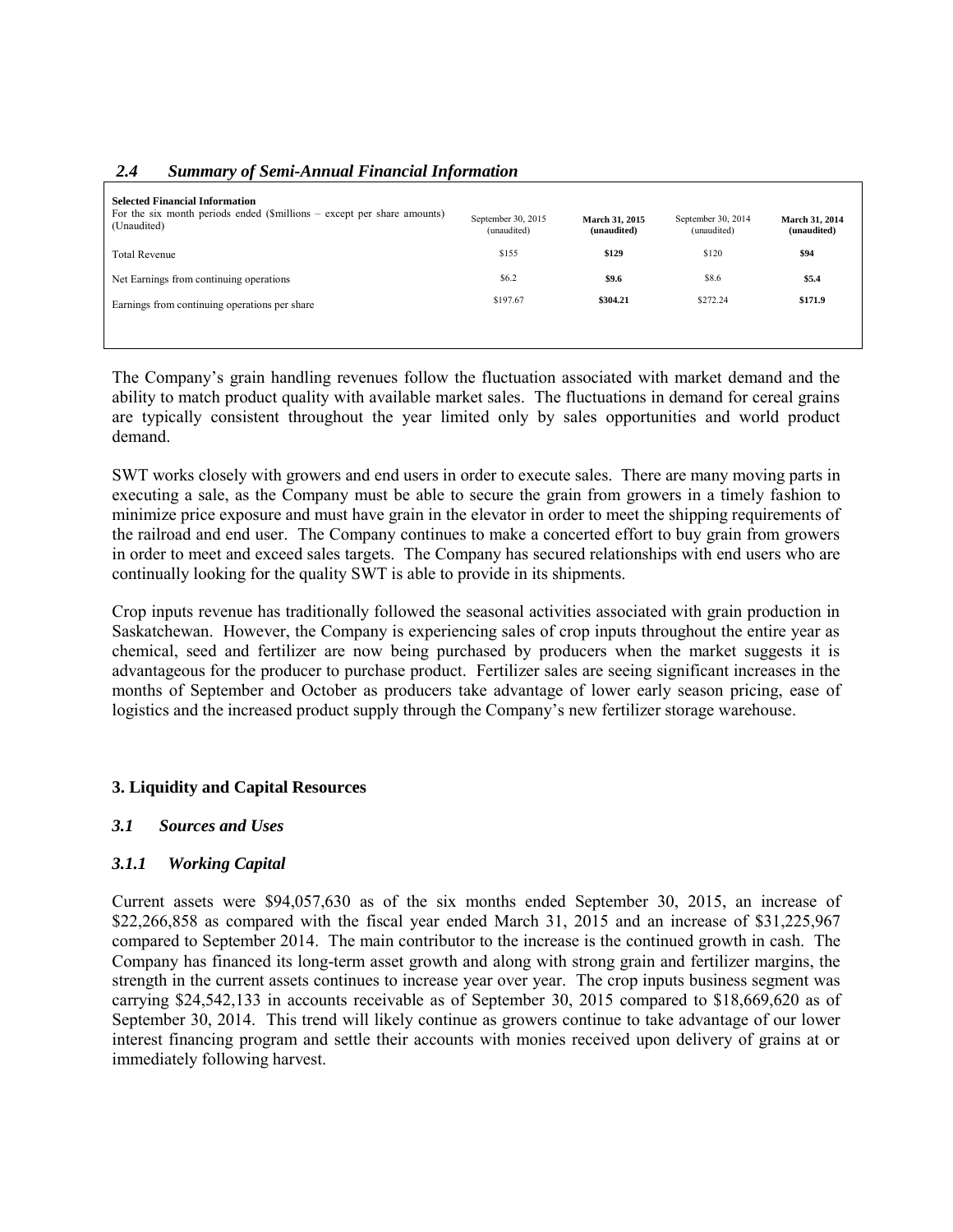Another reason for the variance in current assets is the amounts held as inventory. SWT has begun to increase its fertilizer inventories for the stocking of the fertilizer warehouse for fall sales at the Gull Lake location. Fertilizer inventory was \$14,822,528 for the six months ended September 30, 2015 compared to only \$1,620,245 in the period ended September 30, 2014. The Company's chemical inventory partially offset the increase in fertilizer by only carrying over \$14,496,704 for the current six month period, which is \$4,935,178 lower than the \$19,404,883 carried at the end of September 2014. Grain inventory has remained relatively constant comparing all three periods. Prepayments have been used up in the six month period ending with a balance of \$2,750,054 compared to the March 31, 2015 balance of \$5,541,036, as the fertilizer warehouse continues to fill leaving excess cash for other operational needs.

Current liabilities were \$52,913,615 as of the six months ended September 30, 2015, up from \$31,252,472 from the same period of the prior year and \$35,543,529 as of March 31, 2015. The key contributor to the increase is the dollar amount of outstanding priced grain included in inventory but owing to producers was \$11,393,862 as of September 30, 2015 compared to \$3,894,482 at the end of September 30, 2014 and \$9,157,451 at the end of the previous fiscal year, up \$9,157,451 and \$2,236,411 respectively. Another trend that is increasing the current liabilities is the increase in deferred cash tickets. The dollar amount of deferred tickets was \$11,596,586 as of September 30, 2015 compared to \$5,016,194 at the end of September 30, 2014. Lastly, the trade payables to crop input suppliers, mostly for additional fertilizer purchased, has increased from \$14,799,393 for the six month period ending September 2014 to \$21,986,961 in the most recent period.

Working capital was \$41,144,015 at the end of the second quarter compared to \$31,579,191 for the prior year and \$36,247,243 as of March 31, 2015 for reasons discussed in this section.

# *3.1.2 Cash Flow*

Cash flow from continuing operations increased by \$15,044,532 in the first six months of the fiscal year. During the same period in the previous fiscal year, cash flow for the Company from continuing operations experienced an increase of \$12,488,905. The variance is entirely due to increased accounts payable as discussed above where the increase in deferrals and priced grain sitting on contracts has resulted in an increase in payables of \$25,411,564 since March 31, 2014. This trend should continue as growers adapt to the upfront cash flow of the new marketing world. For tax reasons, there may be a higher need for growers to defer continuing into the future. As well, the trade payables are increasing to a level that is required to maintain the seasonal fill of the new fertilizer warehouse. This trend in trade payables should remain closer to constant going forward with only the fluctuation of price per tonne.

## *3.1.3 Capital Requirements*

The Company has recently completed construction of a new bulk fertilizer storage warehouse at the Gull Lake location. As well, the Company added a full additional 112-car unit train railway track to the location to aid in the handling of both fertilizer and grain simultaneously. The company has substantially completed a new office building to accommodate the growth in staff in relation to the growth in operations. The capital requirements for the first six months have been \$8,674,881 with approximately \$7,000,000 of that amount financed by the fertilizer construction loans discussed in section 2.2. The other capital projects have been financed by cash flow in the interim period; the Company expects to finalize financing terms for such projects by the end of November, 2015 through an FCC 10 year term loan for the rail expansion and a fixed 5 year lease with Scotia Bank for the office building.

The Company also engages in a base capital program. In the previous six month period, \$126,594 was expended for such capital maintenance. In the current period, the Company's repairs and maintenance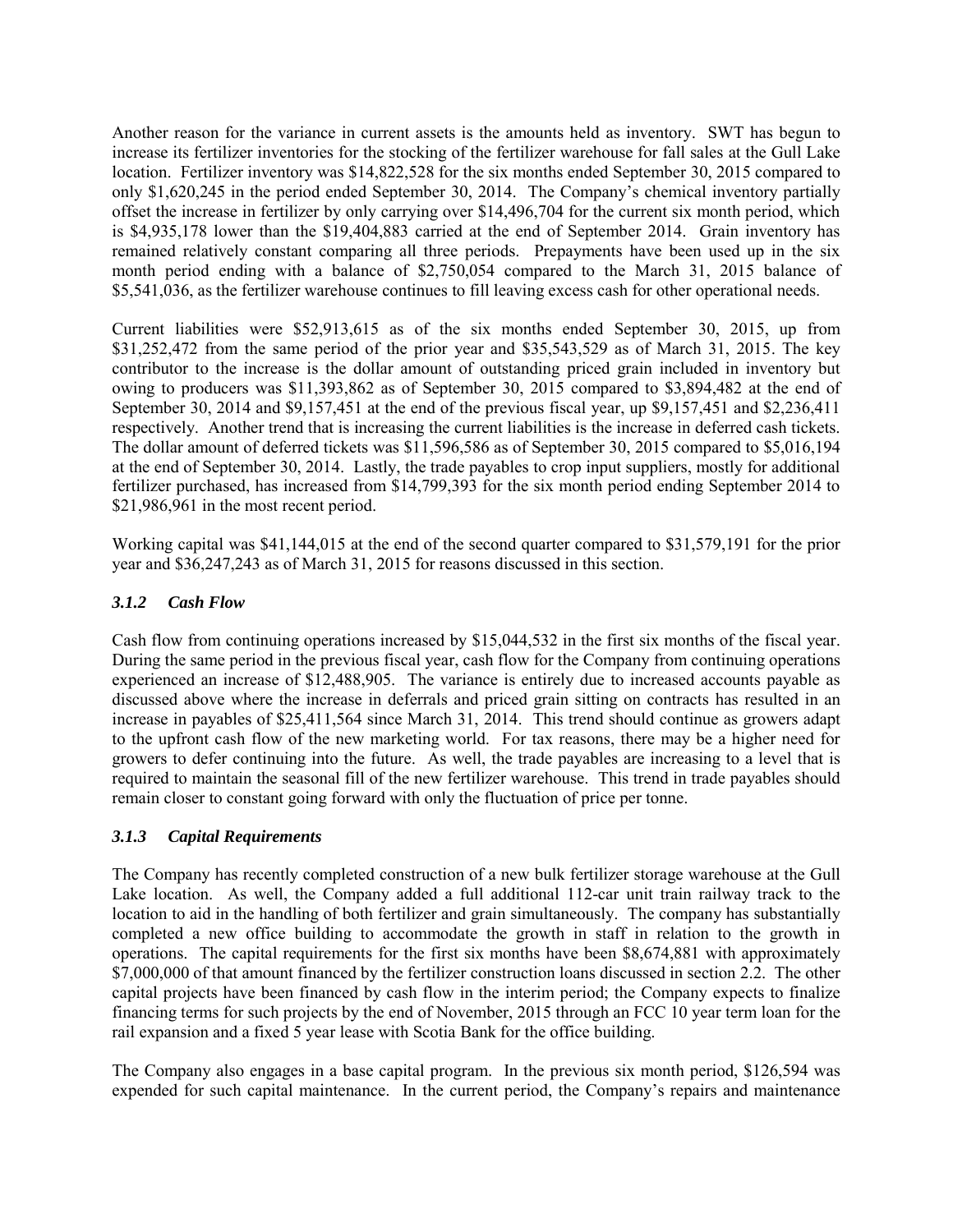expenditures amounted to \$164,414. Capital maintenance expenditures made by the Company are typically financed via working capital.

The Company's operating capital requirements generally fluctuate throughout the year as the Company's borrowings peak in late fall as supplier program payments become due for crop inputs inventory, with customer payments typically delayed until harvest is completed or end of November. Throughout the full six month period, the Company had no borrowings against its RBC line of credit.

# *3.2 Off-Balance Sheet Obligations and Arrangements*

As of the date of this MD&A the Company had no off-balance sheet arrangements.

# *3.3 Outstanding Share Data*

The issued and outstanding shares of the Company at September 30, 2015 are summarized in the following table.

| Number of issued and outstanding Shares |
|-----------------------------------------|
| 17,583<br>14,000                        |
|                                         |

## **4. Risks**

The Company faces certain risks, including weather, commodity price, credit and foreign currency. These risks are managed through a combination of insurance, derivative financial instruments and operating practices.

# *4.1 Weather Risks*

The effects of weather conditions in a relatively confined geographic market area present a significant operating risk for the Company. Poor weather conditions can have a materially adverse effect on both grain handling volumes and the sale of crop inputs.

## *4.2 Commodity Price Risks*

Commodity price risk is the risk the value of inventory and related contracts will fluctuate due to changes in market prices. A change in price and quality will have a direct effect on the value of inventory. As a grain handing facility, SWT has significant exposure to change in various agricultural commodity prices. Prices for these commodities are volatile and are influenced by numerous factors beyond the Company's control, such as supply and demand fundamentals, as well as the weather. A substantial change in prices may affect the Company's comprehensive income and operating cash flows.

To mitigate the risk associated with fluctuations in the market prices for agricultural commodities, SWT has a policy that grains be hedged when possible through the use of purchase and sales contracts. The Company may employ derivative commodity instruments (primarily futures and options) for the purpose of managing its exposure to commodity price risk - however they are not used for speculative or trading purposes. The Company's actual exposure to these price risks is constantly changing as the Company's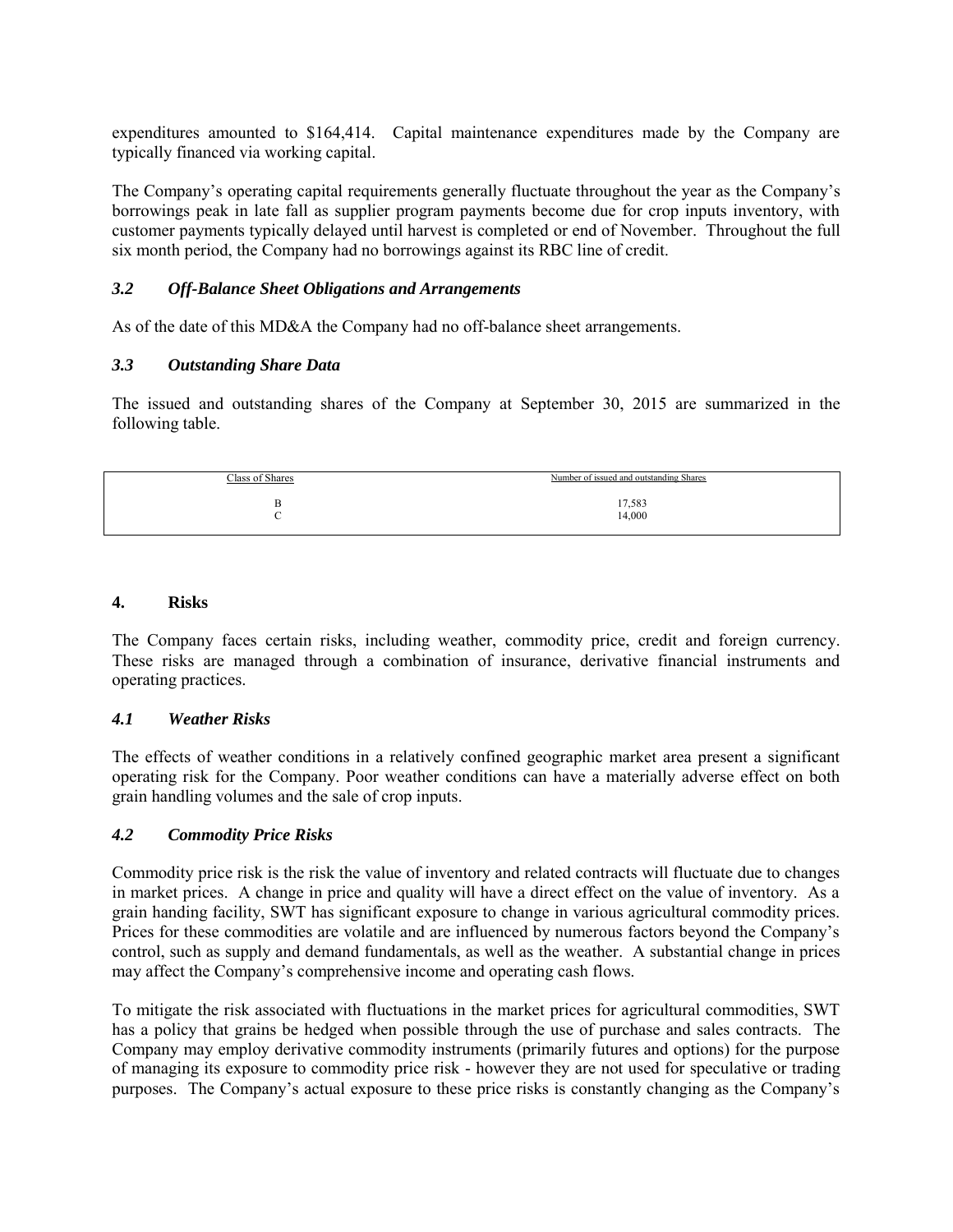inventories and commodity contracts change. The fair value of derivative contracts outstanding at September 30, 2015 resulted in the recognition of a risk management asset of \$559,347 (September 30, 2014 - \$1,390,429).

# *4.3 Crop Input Price Risks*

The Company also faces the risk of price depreciation between the time crop inputs are purchased and sold. Chemical and seed have a fairly stable price for a year at a time. Fertilizer is the more volatile product for crop inputs. Fertilizer risk is managed closely internally with daily position reports and strict policies on limits that the Company must stay within when taking a long or short position.

# *4.4 Credit Risks*

The risk of financial loss in the event of failure of a customer or counterparty to a financial instrument to meet its contractual obligation is defined as credit risk. The Company's principal exposure to credit risk is in respect to its accounts receivable.

In order to reduce the risk on its accounts receivable, the Company has adopted credit policies which mandate performing an ongoing review of all its customers and establishing allowances for bad debts when the amounts are not collectible.

The allowance for bad debt at September 30, 2015 was \$142,697 (2014 - \$133,919).

# *4.5 Currency Risks*

The Company is exposed to currency risk as a certain portion of sales and expenses are incurred in U.S. dollars resulting in U.S. denominated accounts receivable and accounts payable. These balances are therefore subject to gains and losses due to fluctuations in that currency in relation to the Canadian dollar.

The Company entered into foreign exchange derivative contracts to mitigate these risks. This strategy minimizes the impact of U.S. dollar fluctuations on the operating results of the Company. For the six month period ending September 30, 2015, a net foreign exchange loss of \$1,410 (2014 - \$3,394) was recognized in income.

## *4.6 Interest Rate Risk*

Changes in the future cash flows of financial instruments and the possibility the Company will be unable to refinance existing debt with similar terms represents interest rate risk. Exposure to interest rate risk is managed through normal operating and financing activities and with interest rate swaps.

The Company's principal exposure to interest rate risk is with respect to its bank indebtedness and longterm debt, which bear interest at fixed and floating interest rates. A 1% change in interest rates relating to the bank indebtedness of the company would increase or decrease interest expense by approximately \$0 for the six month period ending September 30, 2015 (2014 - \$11,750).

## *4.7 Liquidity Risk*

Liquidity risk arises from the possibility the Company will not be able to meet its financial debt obligations as they become due or obtain financing as needed to pursue expansionary projects. Actual and forecasted cash flows are continuously monitored to reduce this liquidity risk. Management judges the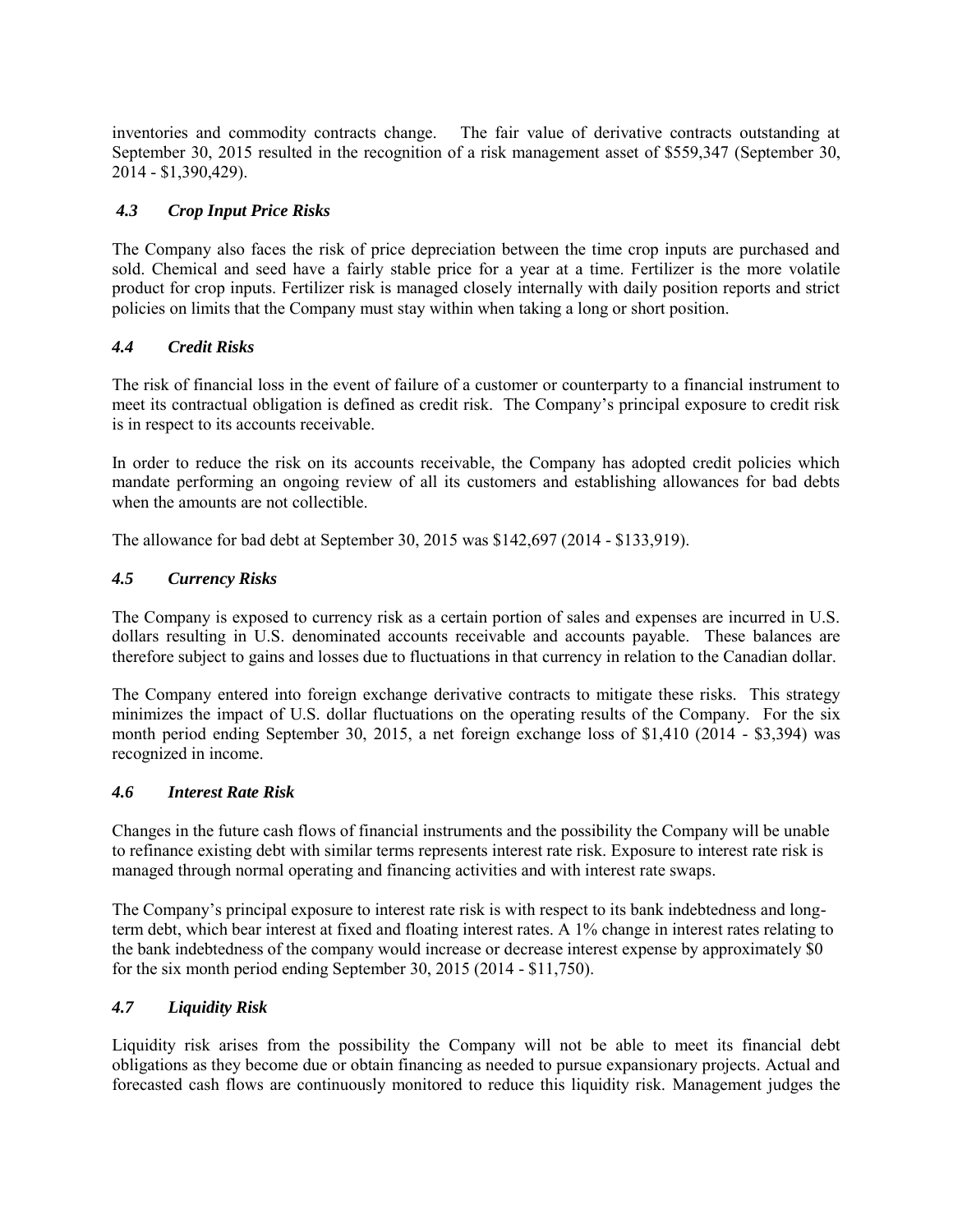future cash flows of the Company as adequate to make payments as they become contractually due and existing banking arrangements are able to support the growth goals of the Company. The Company estimates the following repayment of financial liabilities:

| Less than 3 months | \$44,729,359 |
|--------------------|--------------|
| $3-12$ months      | \$8,184,256  |
| $1-5$ years        | \$19,066,884 |

## *4.8 Rail Performance Risk*

The provision of rail service represents a significant operating risk to the Company. Shipping delays due to poor rail service will reduce overall grain shipments and may result in contract delay penalties and vessel demurrage charged to SWT. Poor rail service could have a materially adverse effect on the grain operations and the financial results of the Company.

## **5. Other Matters**

# *5.1 Related Party Transactions*

Cargill Limited has invested \$1,400,000 in the Company by purchasing 14,000 Class C Shares. The Company has entered into a 25 year grain handling agreement with Cargill which will terminate in January of 2022. The terms of that grain handling agreement are confidential. Year to date, Cargill has purchased \$32,282,426 of grain from the Company at commercial rates and terms. The Company also purchased \$26,500,819 of crop inputs from Cargill through September 30, 2015 at commercial rates and terms.

The Company provides crop production and grain handling services to related parties including members of the Board of Directors in the normal course of its business at commercial rates and terms. During the six-month period ending September 30, 2015 services with a value of \$35,943 were expensed in these financial statements that related to services such as board and committee fees provided to the Company by the Board of Directors. Also, the Company purchased 3,321 tonnes of grain from directors with an aggregate value of \$1,209,058 and directors purchased crop inputs in the amount of \$2,039,264 at commercial rates and terms.

## *5.2 Financial Instrument Classification and Fair Value*

The following methods and assumptions were used to estimate fair values of financial instruments:

Accounts receivable and income taxes receivable are classified as loans and receivables and are recognized at amortized cost. Bank indebtedness, accounts payable and accrued liabilities, income taxes payable and long-term debt are classified as other financial liabilities and are initially recognized at fair value and subsequently carried at amortized cost.

Long-term investments of privately held available for sale equity securities are classified as available for sale.

Risk management assets consist of exchange-traded derivatives. They are classified as held for trading and the fair value is based on closing market quotations.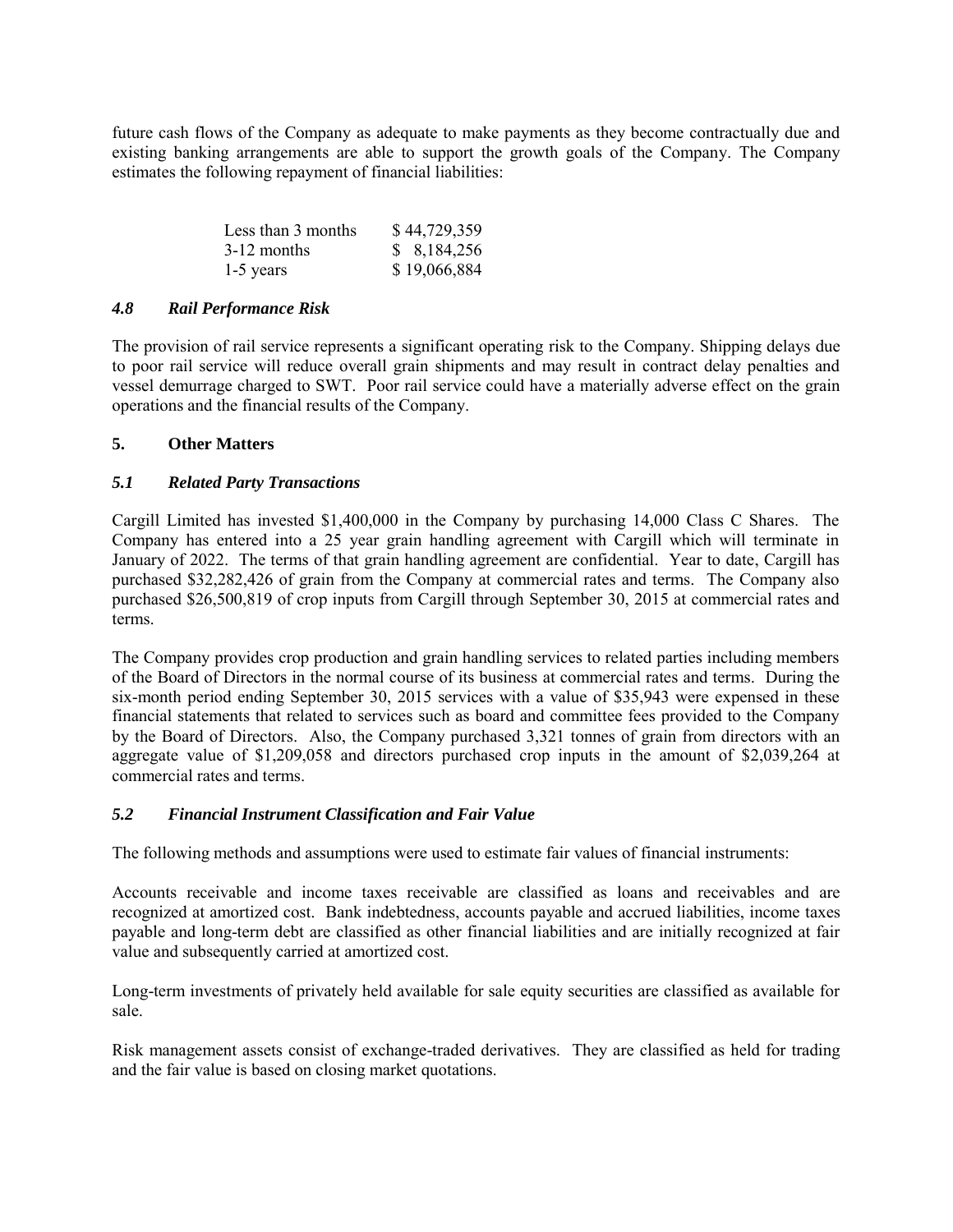## Fair value hierarchy

SWT classifies its financial assets and liabilities at fair value using a fair value hierarchy made up of three levels, according to the inputs used in making the measurements.

Level 1: This level includes assets and liabilities measured at fair value based on unadjusted quoted prices for identical assets and liabilities in an active market the Company can access at the measurement date.

Level 2: This category includes measurements that use, either directly or indirectly, observable inputs other than quoted prices included in level 1. Derivative instruments in this category are measured using models or other standard valuation techniques using observable market data.

Level 3: The measurements in this category depend upon inputs that are less observable, not available, or for which observable inputs do not justify most of the instruments' fair value.

The following tables present the assets and liabilities measured at fair value classified by the fair value hierarchy.

| <b>Fair Value Hierarchy</b>                                                                                                                                                                               |           |                                                   |         |
|-----------------------------------------------------------------------------------------------------------------------------------------------------------------------------------------------------------|-----------|---------------------------------------------------|---------|
| For the period ended September 30<br>2015 (Unaudited)                                                                                                                                                     | Level 1   | Level 2                                           | Level 3 |
| Accounts receivable<br>Grain inventories<br>Grain purchase and sales contracts<br>Risk management assets<br>Accounts payable and accrued liabilities<br>Income taxes payable/receivable<br>Long-term debt | 559,347   | 30,998,778<br>10,681,171<br>596,129<br>51,303,669 |         |
|                                                                                                                                                                                                           |           | 557,356<br>18,825,183                             |         |
| For the period ended September 30<br>2014 (Unaudited)                                                                                                                                                     |           |                                                   |         |
| Accounts receivable                                                                                                                                                                                       |           | 25,414,248                                        |         |
| Grain inventories                                                                                                                                                                                         |           | 11,252,046                                        |         |
| Grain purchase and sales contracts                                                                                                                                                                        |           | 71,901                                            |         |
| Risk management assets                                                                                                                                                                                    | 1,390,429 |                                                   |         |
| Accounts payable and accrued liabilities                                                                                                                                                                  |           | 29,279,314                                        |         |
| Income taxes payable/receivable<br>Long-term debt                                                                                                                                                         |           | 1,004,127<br>8,687,506                            |         |

## *6. Use of Non-IFRS Terms*

The EBITDA and EBIT data provided in this MD&A is intended to provide further insight with respect to the financial results of the Company and to supplement its information on earnings as determined in accordance with IFRS. Such measures do not have any standardized meanings prescribed by IFRS and are therefore unlikely to be comparable to similar measures presented by other companies.

## *7. Forward-looking Information*

Certain statements in this report may constitute forward-looking statements. The results or events predicted in these statements may differ materially from actual results or events. These forward-looking